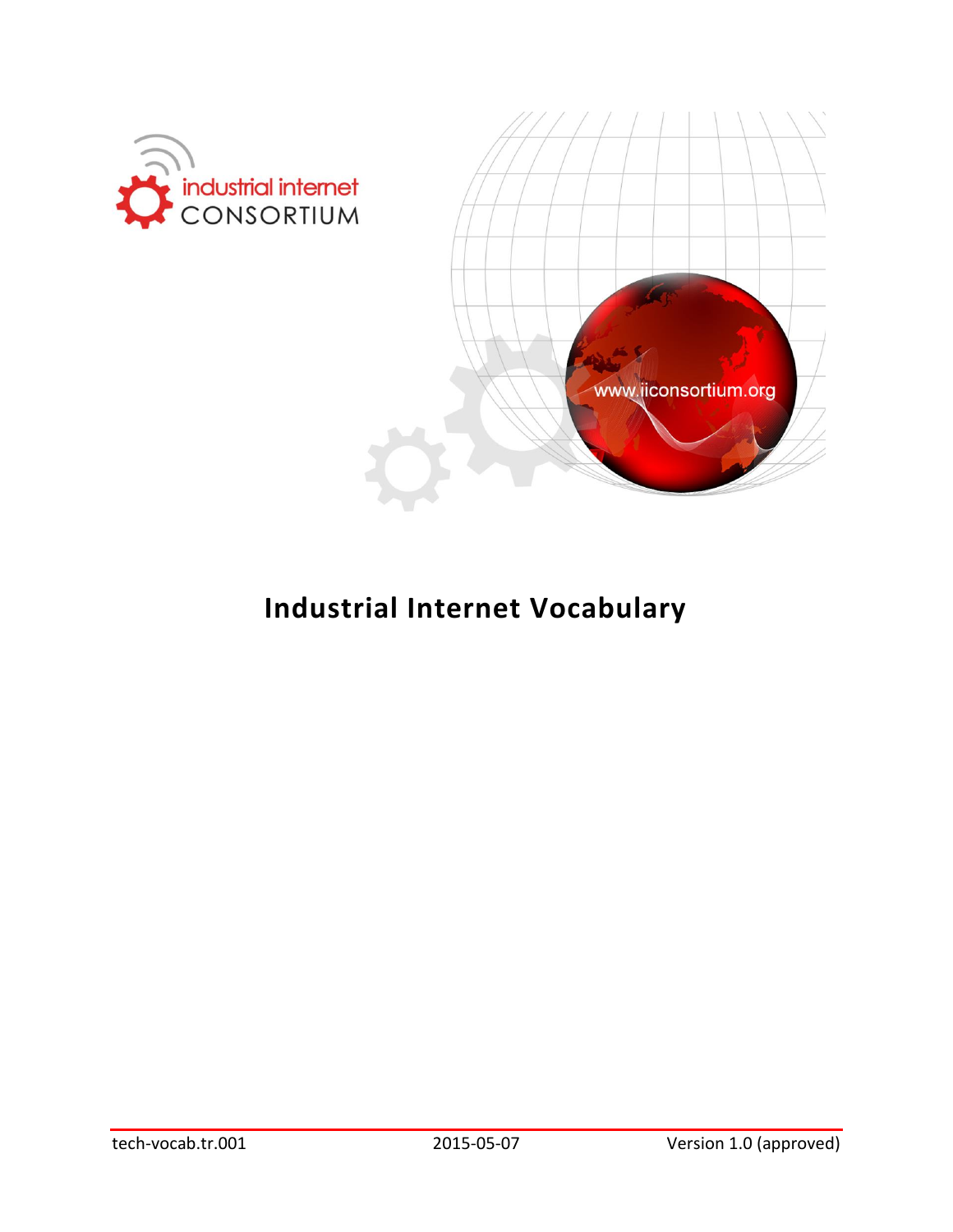# **TABLE OF CONTENTS**

| 3              |  |
|----------------|--|
| $\overline{4}$ |  |
| 5.             |  |
|                |  |

10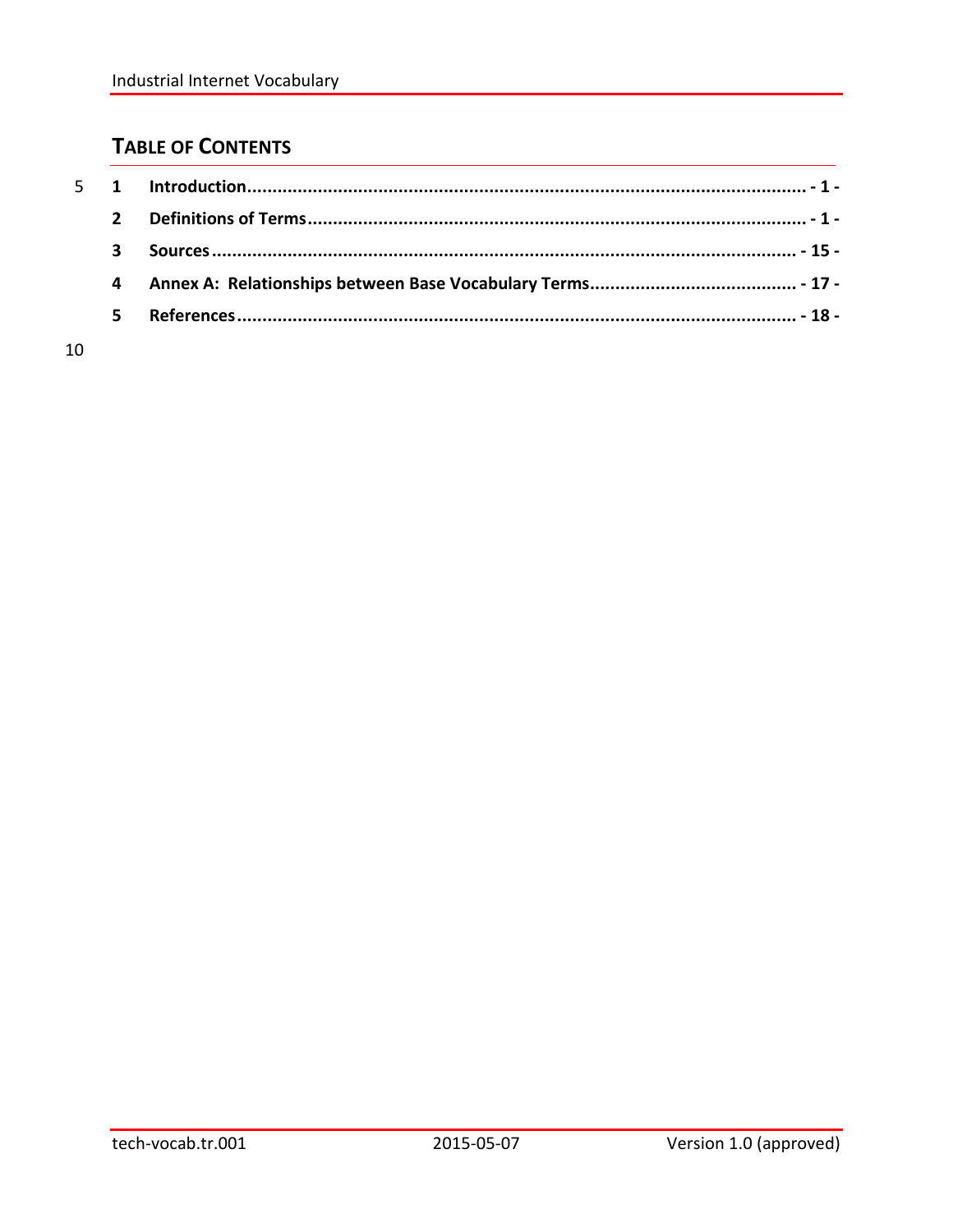#### Copyright © 2015, Industrial Internet Consortium

#### USE OF INFORMATION - TERMS, CONDITIONS & NOTICES

This is an Industrial Internet Consortium document (the "Document") and is to be used in 15 accordance with the terms, conditions and notices set forth below. This Document does not represent a commitment by any person to implement any portion or recommendation contained in it in any company's products or services. The information contained in this Document is subject to change without notice.

#### 20 LICENSES

The companies listed above have granted to the Object Management Group, Inc. ("OMG") and its Industrial Internet Consortium (the "IIC") a nonexclusive, irrevocable, royalty-free, paid up, worldwide license to copy and distribute this Document and to modify this Document and distribute copies of the modified version. Each of the copyright holders listed above has agreed

25 that no person shall be deemed to have infringed the copyright in the included material of any such copyright holder by reason of having copied, distributed or used such material set forth herein.

Subject to all of the terms and conditions below, the owners of the copyright in this Document hereby grant you IIC Member Companies a fully-paid up, non-exclusive, nontransferable,

- 30 perpetual, worldwide license (without the right to sublicense) to use, copy, and distribute this Document (the "Permission"), provided that: (1) both the copyright notice above, and a copy of this entire Permission paragraph, appear on any copies of this Document made by you or by those acting on your behalf; (2) the use of the Document is only for informational purposes in connection with the IIC's mission, purposes and activities; (3) the Document will not be copied
- 35 or posted on any network computer or broadcast in any media and will not be otherwise resold or transferred for commercial purposes; and (4) no modifications are made to this Document. This limited permission automatically terminates without notice if you breach any of these terms or conditions. Upon termination, or at any time upon the IIC's express written request, you will destroy immediately any copies of this Document in your possession or control.

#### 40 PATENTS

The attention of readers is directed to the possibility that compliance with or adoption of any advice, guidance or recommendations contained in any IIC reports or other IIC documents may require use of an invention covered by patent rights. OMG and the IIC shall not be responsible for identifying patents for which a license may be required to comply with any IIC document or

45 advice, or for conducting legal inquiries into the legal validity or scope of those patents that are brought to its attention. IIC documents are informational and advisory only. Readers of this Document are responsible for protecting themselves against liability for infringement of patents or other intellectual property.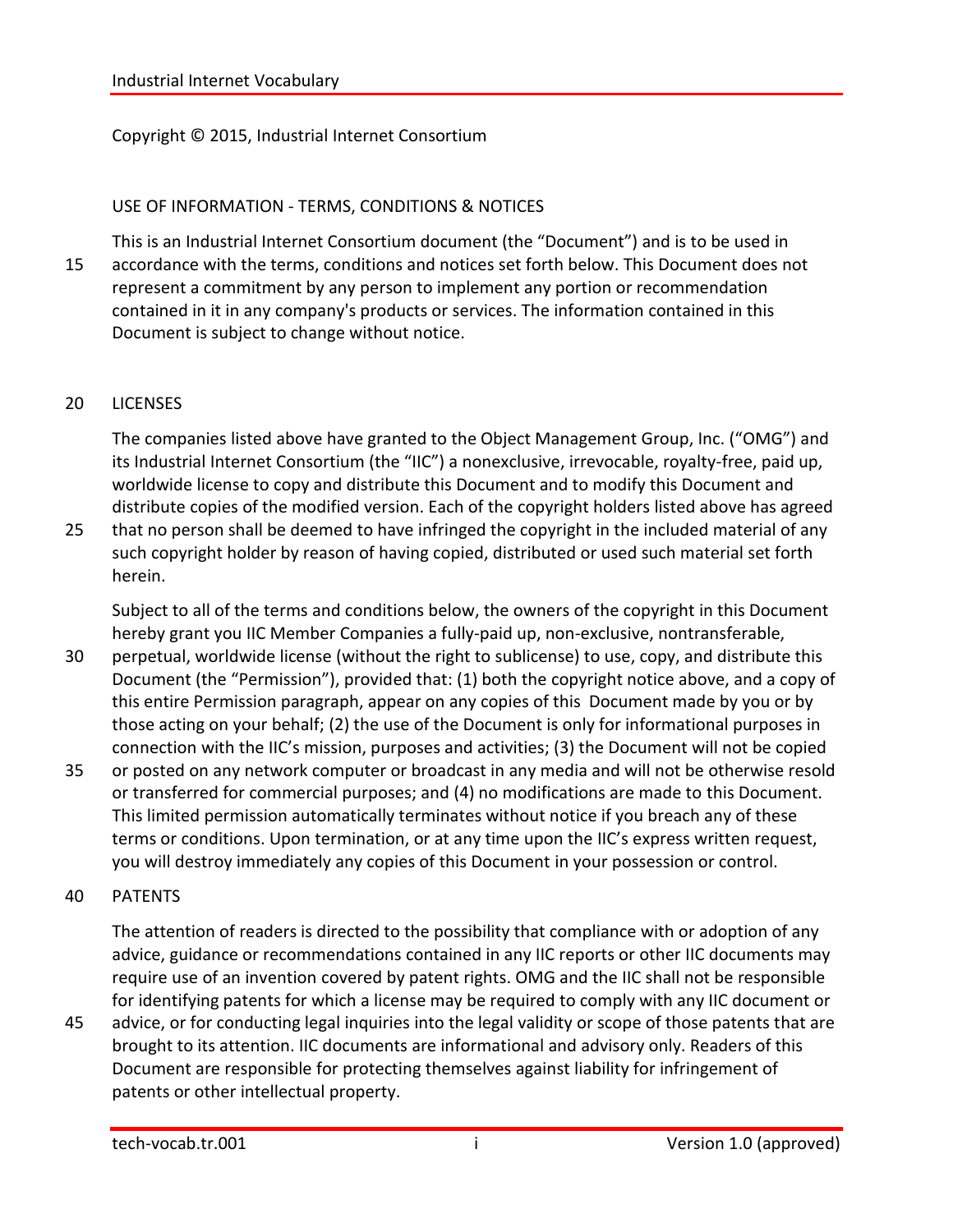#### GENERAL USE RESTRICTIONS

50 Any unauthorized use of this Document may violate copyright laws, trademark laws, and communications regulations and statutes. This Document contains content that is protected by copyright. Except as provided by the above Licenses, no part of this work covered by copyright herein may be reproduced or used in any form or by any means--graphic, electronic, or mechanical, including photocopying, recording, taping, or information storage and retrieval 55 systems--without permission of the copyright owner(s).

#### DISCLAIMER OF WARRANTY

WHILE THIS DOCUMENT IS BELIEVED TO BE ACCURATE, IT IS PROVIDED "AS IS" AND MAY CONTAIN ERRORS OR MISPRINTS. THE OBJECT MANAGEMENT GROUP, INC. (INCLUDING THE IIC) AND THE COPYRIGHT OWNERS LISTED ABOVE MAKE NO WARRANTY, REPRESENTATION OR

- 60 CONDITIONS OF ANY KIND, EXPRESS OR IMPLIED, WITH REGARD TO THIS DOCUMENT, INCLUDING BUT NOT LIMITED TO ANY WARRANTY OF TITLE OR OWNERSHIP, IMPLIED WARRANTY OF MERCHANTABILITY OR WARRANTY OF FITNESS FOR A PARTICULAR PURPOSE OR USE. IN NO EVENT SHALL THE OBJECT MANAGEMENT GROUP, INC. (INCLUDING THE IIC) OR ANY OF THE COPYRIGHT OWNERS BE LIABLE FOR ERRORS CONTAINED HEREIN OR FOR DIRECT,
- 65 INDIRECT, INCIDENTAL, SPECIAL, CONSEQUENTIAL, RELIANCE OR COVER DAMAGES, INCLUDING LOSS OF PROFITS, REVENUE, DATA OR USE, INCURRED BY ANY USER OR ANY THIRD PARTY IN CONNECTION WITH THE FURNISHING, PERFORMANCE, OR USE OF THIS MATERIAL, EVEN IF ADVISED OF THE POSSIBILITY OF SUCH DAMAGES.
- The entire risk as to the quality and performance of any software or technology developed 70 using this Document is borne by you. This disclaimer of warranty constitutes an essential part of the license granted to you to use this Document.

#### RESTRICTED RIGHTS LEGEND

Use, duplication or disclosure by the U.S. Government is subject to the restrictions set forth in subparagraph (c) (1) (ii) of The Rights in Technical Data and Computer Software Clause at DFARS

- 75 252.227-7013 or in subparagraph (c)(1) and (2) of the Commercial Computer Software Restricted Rights clauses at 48 C.F.R. 52.227-19 or as specified in 48 C.F.R. 227-7202-2 of the DoD F.A.R. Supplement and its successors, or as specified in 48 C.F.R. 12.212 of the Federal Acquisition Regulations and its successors, as applicable. The copyright owners are as indicated above and may be contacted through the Object Management Group, Inc., 109 Highland
- 80 Avenue, Needham, MA 02494, U.S.A.

#### **TRADEMARKS**

The trademarks, service marks, trade names and other special designations that appear on and within the Document are the marks of OMG, the copyright holders listed above and possibly other manufacturers and suppliers identified in the Document and may not be used or

85 reproduced, except as necessary to reproduce, distribute and refer to this Document as authorized herein, without the express written permission of the owner.

IIC Issue Reporting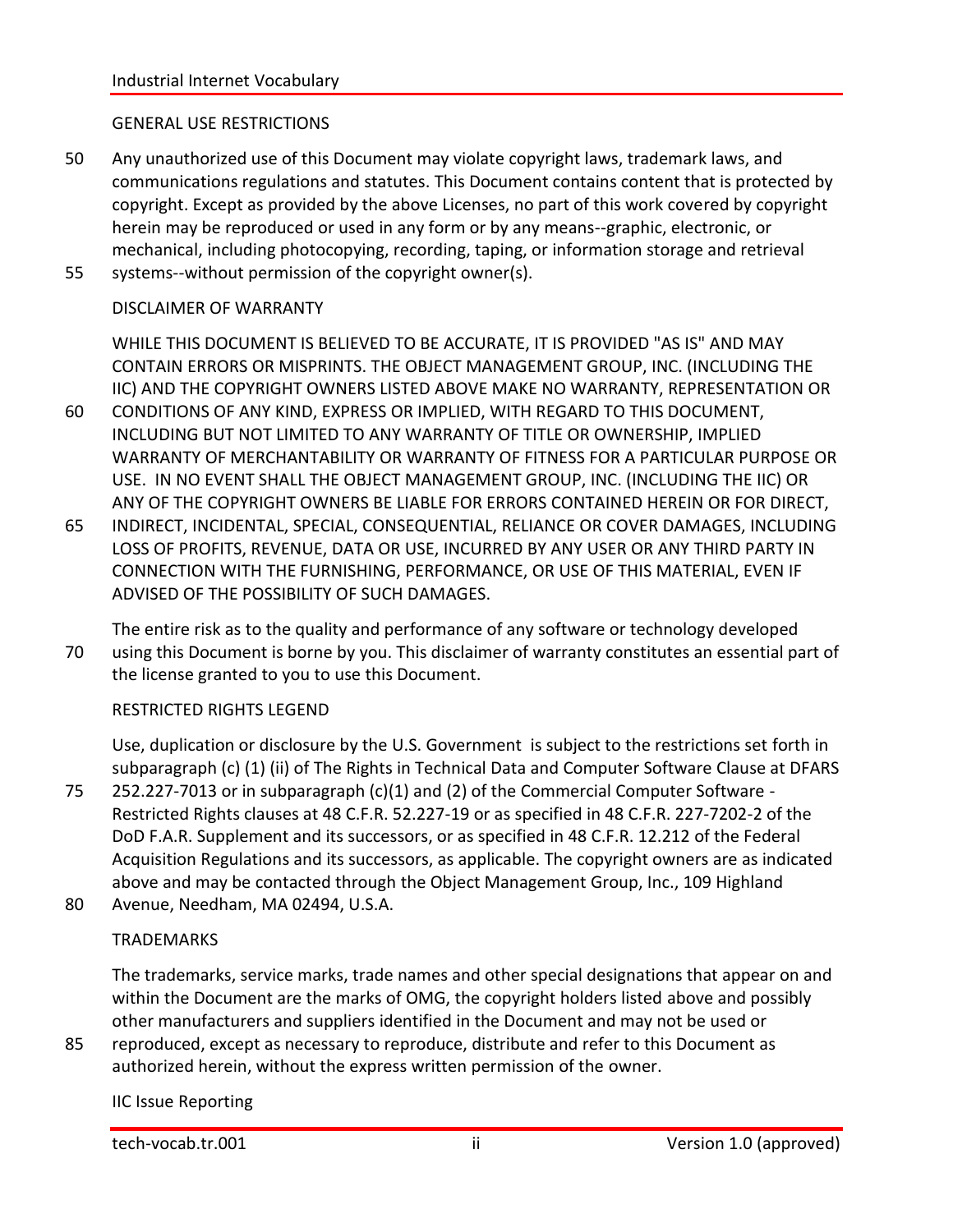All IIC documents are subject to continuous review and improvement. As part of this process, we encourage members to report any ambiguities, inconsistencies, or inaccuracies they may

90 find in this Document or other IIC materials by providing comments in the Technology Working Group Kavi workspace.

#### Acknowledgements

This document is a work product of the Industrial Internet Consortium Technology Working Group, co-chaired by Shi-Wan Lin (Intel) and Bradford Miller (GE), in collaboration with the 95 Security Working Group, chaired by Sven Schrecker (Intel).

EDITORS

Shi-Wan Lin (Lead, Intel), Stephen Mellor (Lead, IIC), Bradford Miller (Lead, V1.5, GE), Jacques Durand (Fujitsu), Mark Crawford (SAP) and Robert Lembree (V1.5, Intel).

AUTHORS  $1$ 

100 The following persons have written substantial portion of material content in this document:

Shi-Wan Lin (Intel), Bradford Miller (GE), Jacques Durand (Fujitsu), Rajive Joshi (RTI), Paul Didier (Cisco), Amine Chigani (GE), Reinier Torenbeek (RTI), David Duggal (EnterpriseWeb), Robert Martin (MITRE), Graham Bleakley (IBM), Andrew King (University Of Pennsylvania), Jesus Molina (Fujitsu), Sven Schrecker (Intel), Robert Lembree (Intel), Hamed Soroush (RTI), Jason

105 Garbis (RSA), Mark Crawford (SAP), Eric Harper (ABB), Kaveri Raman (AT&T), and Brian Witten (Symantec)

#### CONTRIBUTORS <sup>2</sup>

The following persons have contributed valuable ideas and feedback that significantly improve the content and quality of this document:

110 Farooq Bari (AT&T), Tom Rutt (Fujitsu), Jack Weast (Intel), Lin Nease (HP), Ron Ambrosio (IBM), Omer Schneider (Cyber-X Labs), Pete MacKay (Wurldtech), Lance Dover (Micron)

We are also grateful to everyone who made comments on the draft version available to the Architecture Task Group, and will thank in advance anyone who provides further constructive comments on the current version.

115 We acknowledge the work by the members of the Vocabulary Team in the Technology Working Group led by Tom Rutt (Fujitsu), who have authored the Industrial Internet Vocabulary that is a companion document to this one.

 $\overline{a}$ 

 $<sup>1</sup>$  This list of authors may be incomplete at this time. If you contributed written material content to this</sup> draft but are not listed, please contact Stephen Mellor at [mellor@iiconsortium.org.](mailto:mellor@iiconsortium.org)

 $<sup>2</sup>$  This list of contributors may be incomplete at this time. If you contributed substantial ideas and</sup> feedback to this draft but are not listed, please contact Stephen Mellor at [mellor@iiconsortium.org.](mailto:mellor@iiconsortium.org)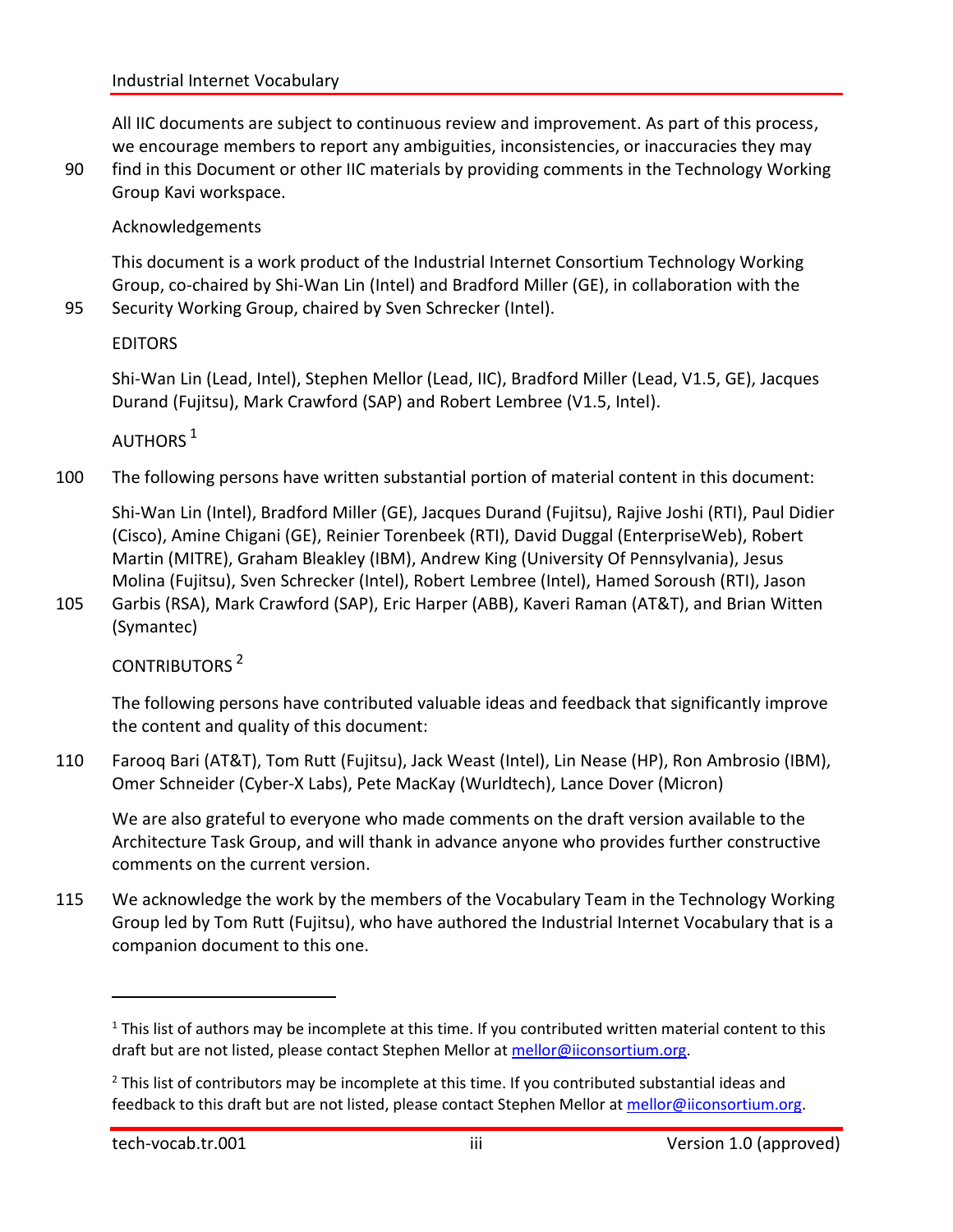Finally, we are grateful for the ongoing support of Aaron Soellinger (IIC), whose diligence with supporting the tools and the mechanics of the document writing have made this process 120 possible.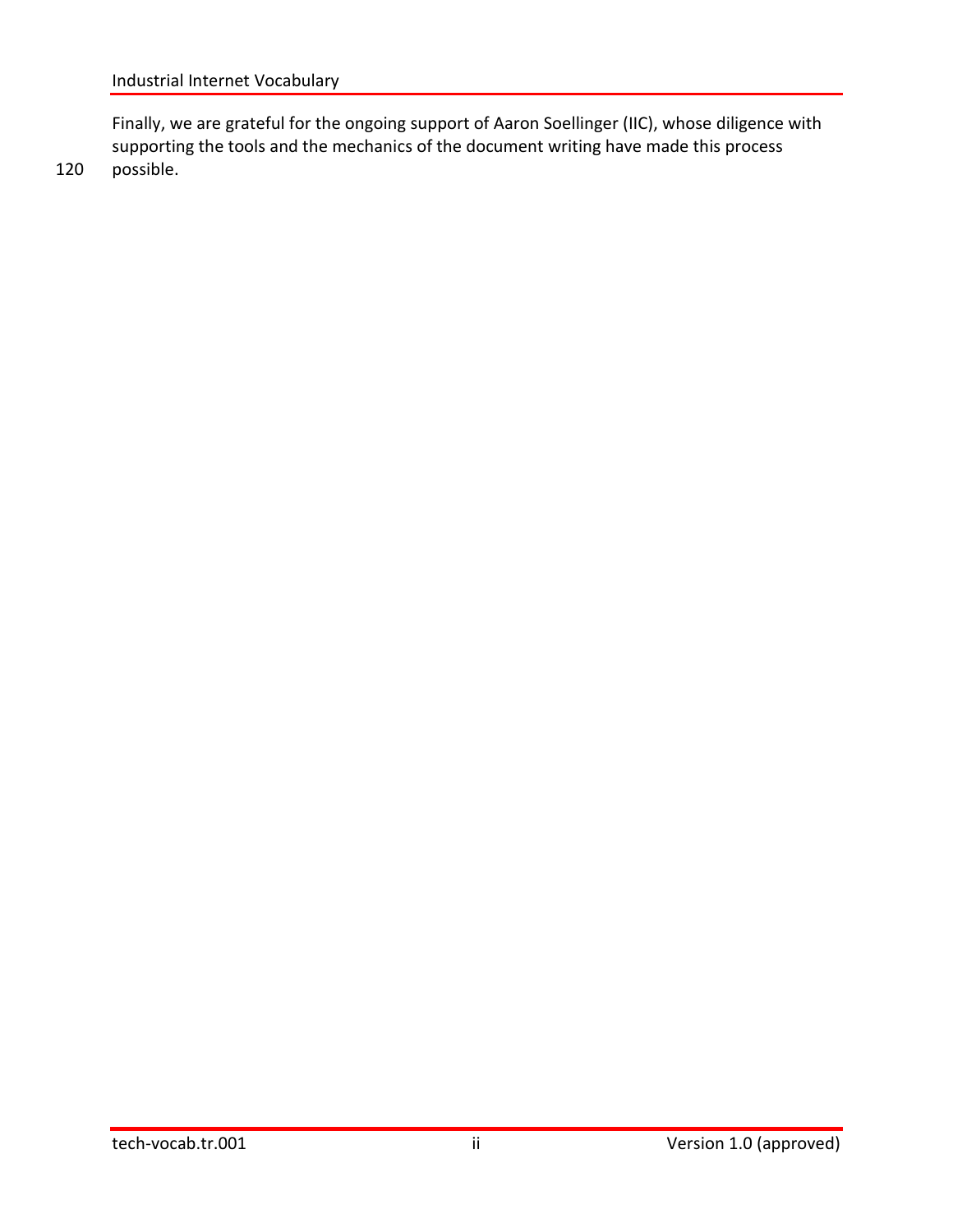## <span id="page-6-0"></span>**1 INTRODUCTION**

This specification is the Industrial Internet Vocabulary Technical Report. This Technical Report specifies a common set of definitions for terms, to be referenced and used by all IIC documentation.

5 Each of the terms is listed in the first column of the table is rendered as a bookmark, which can be used for cross references in any document which imports this table.

Many of these definitions have been imported from other standards, as indicated in the Source column of these tables. IIC as a source indicates that this is a definition from IIC itself. The symbol ++ implies that our definition has modified the wording of the referenced source 10 definition for consistency with the other definitions.

When a definition uses another term which is defined in the vocabulary, that term is shown using the style *embeddedTerm,* and is rendered as a hyperlinked cross reference to the definition of that term in the table.

The category column indicates a major section of the vocabulary the term is associated with:

- 15 arch: these architecture related terms from ISO architecture standards, and the NIST CPS WG
	- base: these terms are basic to IOT, and are aligned with IOT-A
	- comp: these composition related terms are imported from ISO SOA Standards
	- id: these identity related terms are imported from ISO security standards
- 20 sec: these additional security related terms are imported from ISO security standards
	- inf: information and data management terms

# <span id="page-6-1"></span>**2 DEFINITIONS OF TERMS**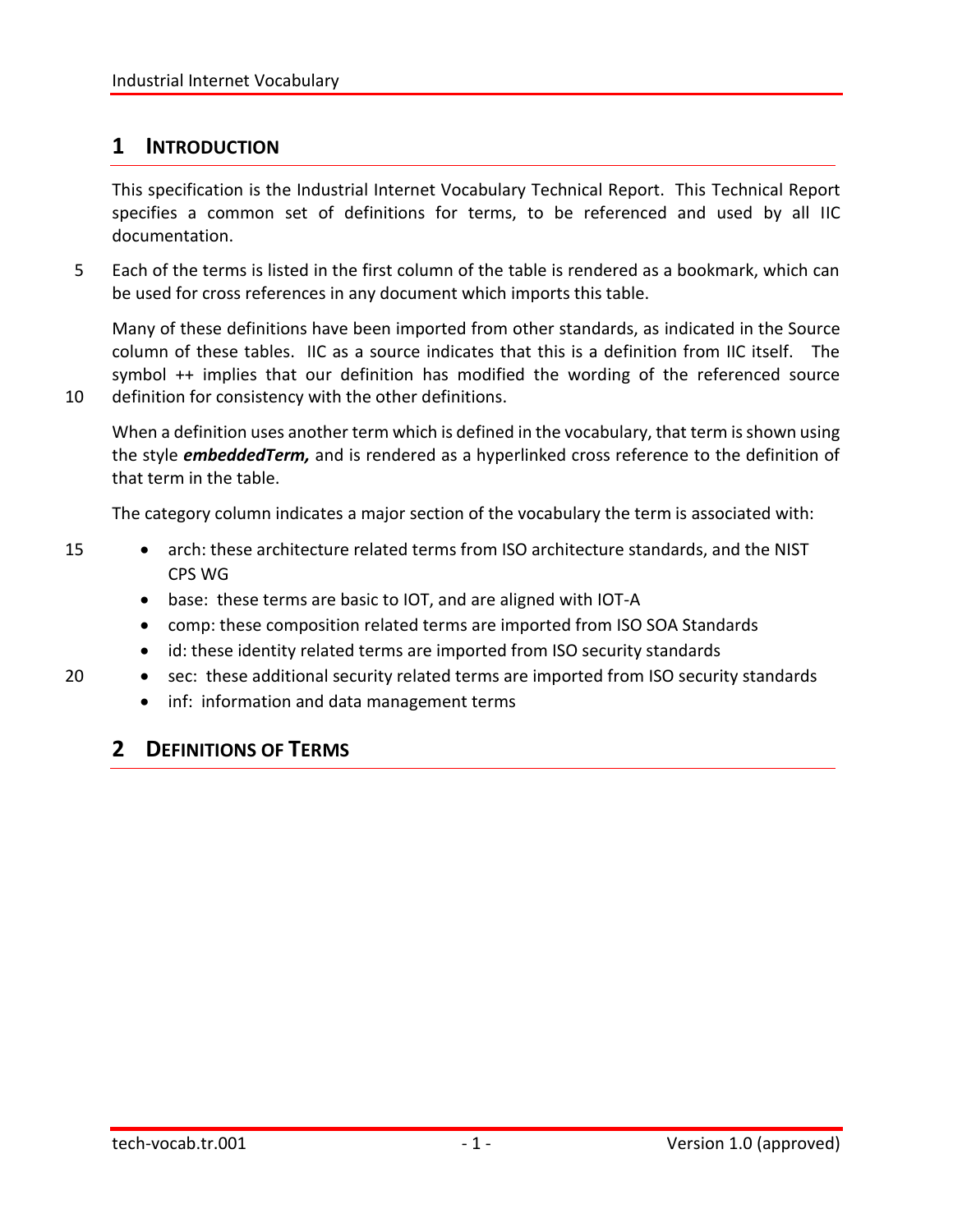<span id="page-7-1"></span><span id="page-7-0"></span>

| Term                        | Definition                                                                                                                                                                                           | Source                                 | Category |
|-----------------------------|------------------------------------------------------------------------------------------------------------------------------------------------------------------------------------------------------|----------------------------------------|----------|
| access control              | means to ensure that access to assets is<br>authorized and restricted based on<br>business and security requirements<br>Note: Access control requires both authentication<br>and authorization       | ISO/IEC<br>27000:2014                  | id       |
| activity                    | a specified coordination of <b>tasks</b> that are<br>required to realize the system capabilities.<br>Note: an activity may be composed of other<br>activities                                        | ISO/IEC<br>17789:2014 ++               | arch     |
| actuator                    | A device which conveys digital information<br>to effect a change of some property of a<br>physical entity                                                                                            | $IOT-A++$                              | base     |
| analytics                   | synthesis of knowledge from information                                                                                                                                                              | NIST Interagency<br>Publication 8401-1 | inf      |
| architecture<br>description | work product used to express an<br>architecture                                                                                                                                                      | ISO/IEC<br>42010:2011                  | arch     |
| architecture<br>framework   | conventions, principles and practices for<br>the description of architectures established<br>within a specific domain of application<br>and/or community of stakeholders                             | ISO/IEC<br>42010:2011                  | arch     |
| architecture<br>layer       | A logical partitioning of the architecture                                                                                                                                                           | <b>IIC</b>                             | arch     |
| architecture<br>view        | work product expressing the architecture of<br>a system from the perspective of specific<br>system concerns                                                                                          | ISO/IEC<br>42010:2011                  | arch     |
| architecture<br>viewpoint   | work product establishing the conventions<br>for the construction, interpretation and use<br>of architecture views to frame specific<br>system concerns                                              | ISO/IEC<br>42010:2011                  | arch     |
| assurance                   | grounds for justified confidence that a<br>claim has been or will be achieved                                                                                                                        | ISO/IEC TR 15026-<br>1:2010            | sec      |
| attack vector               | path or means (e.g. viruses, e-mail<br>attachment, Web pages, etc.) by which an<br>attacker can gain access to a computer or<br>network server in order to deliver malicious<br>payloads or outcome. | <b>IIC</b>                             | sec      |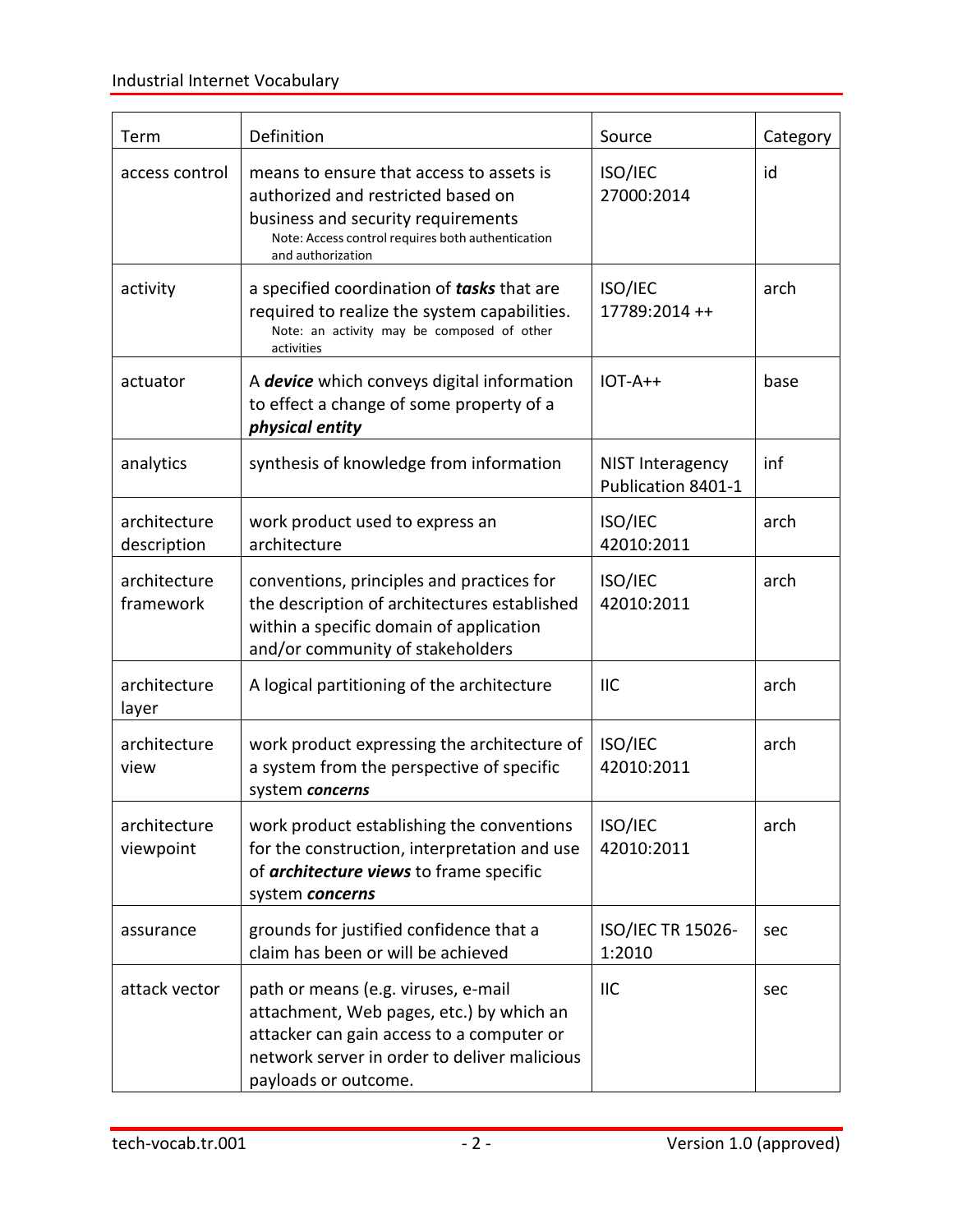<span id="page-8-3"></span><span id="page-8-2"></span><span id="page-8-1"></span><span id="page-8-0"></span>

| attribute                      | characteristic or property of an <i>entity</i> that<br>can be used to describe its state,<br>appearance, or other aspects                                                                                                                                                                                                                                                                      | ISO/IEC 24760-<br>1:2011                  | id   |
|--------------------------------|------------------------------------------------------------------------------------------------------------------------------------------------------------------------------------------------------------------------------------------------------------------------------------------------------------------------------------------------------------------------------------------------|-------------------------------------------|------|
| authenticated<br>identity      | identity information for an entity created<br>to record the result of <i>identity</i><br>authentication                                                                                                                                                                                                                                                                                        | ISO/IEC 24760-<br>1:2011                  | id   |
| authentication                 | provision of assurance that a claimed<br>characteristic of an <i>entity</i> is correct                                                                                                                                                                                                                                                                                                         | ISO/IEC<br>27000:2014                     | id   |
| authorization                  | granting of rights, which includes the<br>granting of access based on access rights<br>Note: Authorization results in privileges.                                                                                                                                                                                                                                                              | ISO 7498-2:1989                           | id   |
| automatic                      | working by itself with little or no direct<br>human control                                                                                                                                                                                                                                                                                                                                    | <b>ODE</b>                                | comp |
| automation                     | The use or introduction of <i>automatic</i><br>equipment in a manufacturing or other<br>process or facility.<br>Automation<br>emphasizes<br>efficiency,<br>Note:<br>productivity, quality, and reliability, focusing on<br>systems that operate without direct control, often<br>in structured environments over extended<br>periods, and on the explicit structuring of such<br>environments. | <b>ODE</b>                                | comp |
| autonomy                       | The ability of an intelligent system to<br>independently compose and select among<br>different courses of action to accomplish<br>goals based on its knowledge and<br>understanding of the world, itself, and the<br>situation.                                                                                                                                                                | <b>IHMC</b>                               | comp |
| availability                   | property of being accessible and usable<br>upon demand by an authorized entity                                                                                                                                                                                                                                                                                                                 | ISO/IEC<br>27000:2014                     | sec  |
| business<br>impact<br>analysis | process of analyzing operational functions<br>and the effect that a disruption might have<br>upon them                                                                                                                                                                                                                                                                                         | ISO/IEC<br>27031:2011                     | sec  |
| choreography                   | Type of <b>composition</b> whose <b>elements</b><br>interact in a non-directed fashion with each<br>autonomy part knowing and following an<br>observable predefined pattern of behavior<br>for the entire (global) composition                                                                                                                                                                 | <b>ISO/IEC DIS 18834-</b><br>$\mathbf{1}$ | comp |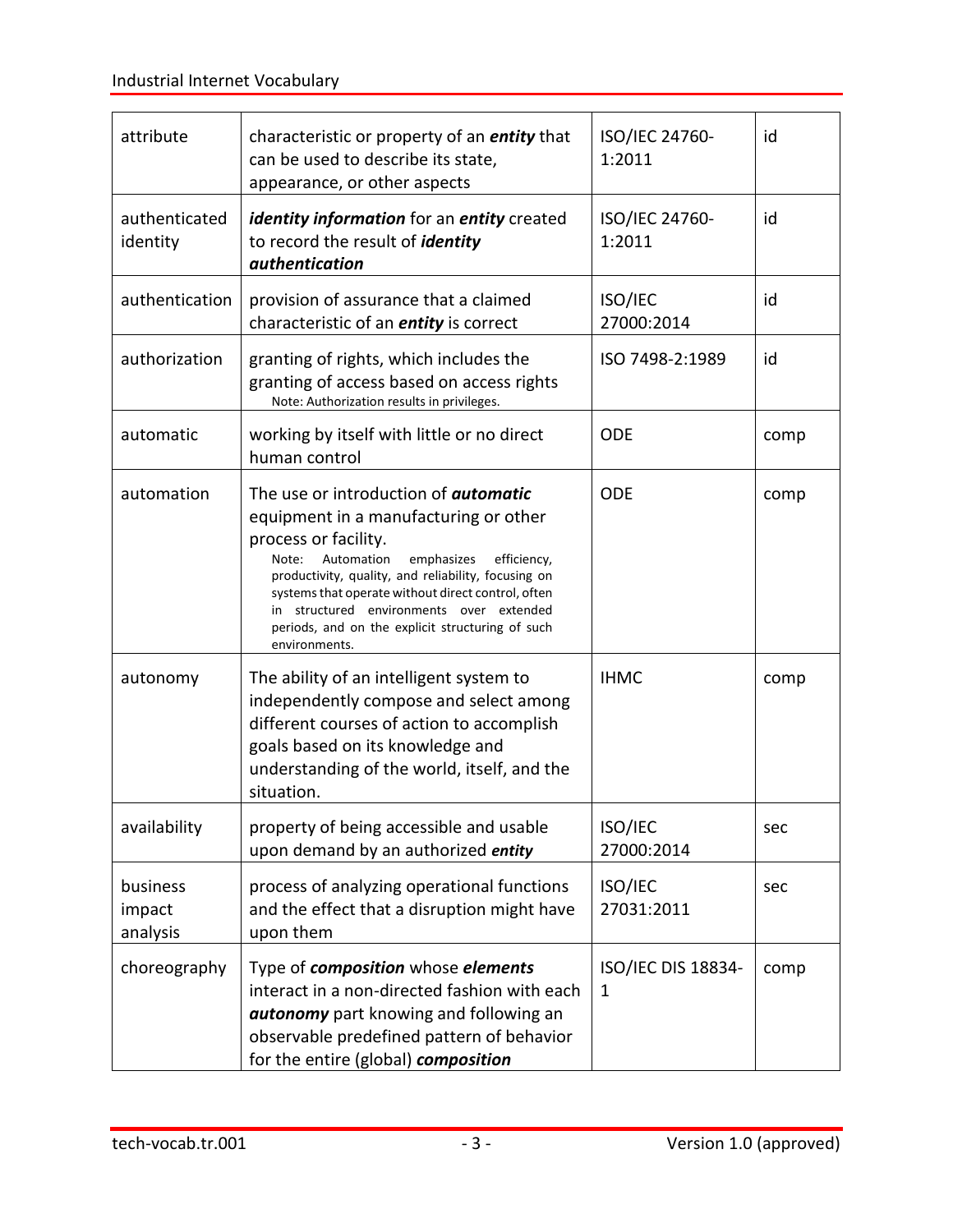<span id="page-9-3"></span><span id="page-9-2"></span><span id="page-9-1"></span><span id="page-9-0"></span>

| collaboration   | Type of <i>composition</i> whose <i>elements</i><br>interact in a non-directed fashion, each<br>according to their own plans and purposes<br>without a predefined pattern of behavior                                                                                                                                                    | ISO/IEC DIS 18834-<br>1      | comp |
|-----------------|------------------------------------------------------------------------------------------------------------------------------------------------------------------------------------------------------------------------------------------------------------------------------------------------------------------------------------------|------------------------------|------|
| component       | modular, deployable, and replaceable part<br>of a system that encapsulates<br>implementation and exposes a set of<br><i>interfaces</i>                                                                                                                                                                                                   | ISO/TS 19104:2008            | base |
| composition     | Result of assembling a collection of<br>elements for a particular purpose                                                                                                                                                                                                                                                                | ISO/IEC DIS 18834-<br>1      | comp |
| composability   | capability of a component to interact with<br>any other component in recombinant<br>fashion to satisfy requirements based on<br>the expectation of the behaviors of the<br>interacting parties.                                                                                                                                          | <b>IIC</b>                   | comp |
| concern         | interest in a system relevant to one or<br>more of its stakeholders.<br>Note: A concern pertains to any influence on a<br>environment,<br>including<br>system<br>in<br>its<br>developmental,<br>technological,<br>business,<br>operational, organizational, political, economic,<br>legal, regulatory, ecological and social influences. | <b>ISO/IEC</b><br>42010:2011 | arch |
| confidentiality | property that information is not made<br>available or disclosed to unauthorized<br>individuals, entity, or processes                                                                                                                                                                                                                     | ISO/IEC<br>27000:2014        | sec  |
| controller      | user that interacts across a network to<br>affect a <i>physical entity</i> .                                                                                                                                                                                                                                                             | $IOT-A$ ++                   | base |
| coordinate      | Bring the different elements of (a complex<br>activity or organization) into a harmonious<br>or efficient relationship                                                                                                                                                                                                                   | <b>ODE</b>                   | comp |
| coordination    | The organization of the different <i>elements</i><br>of a complex body or activity so as to<br>enable them to work together effectively                                                                                                                                                                                                  | <b>ODE</b>                   | comp |
| criticality     | A measure of the degree to which an<br>organization depends on an <i>entity</i> for the<br>success of a mission or of a business<br>function.                                                                                                                                                                                            | NISTIR 7298 R2 ++            | sec  |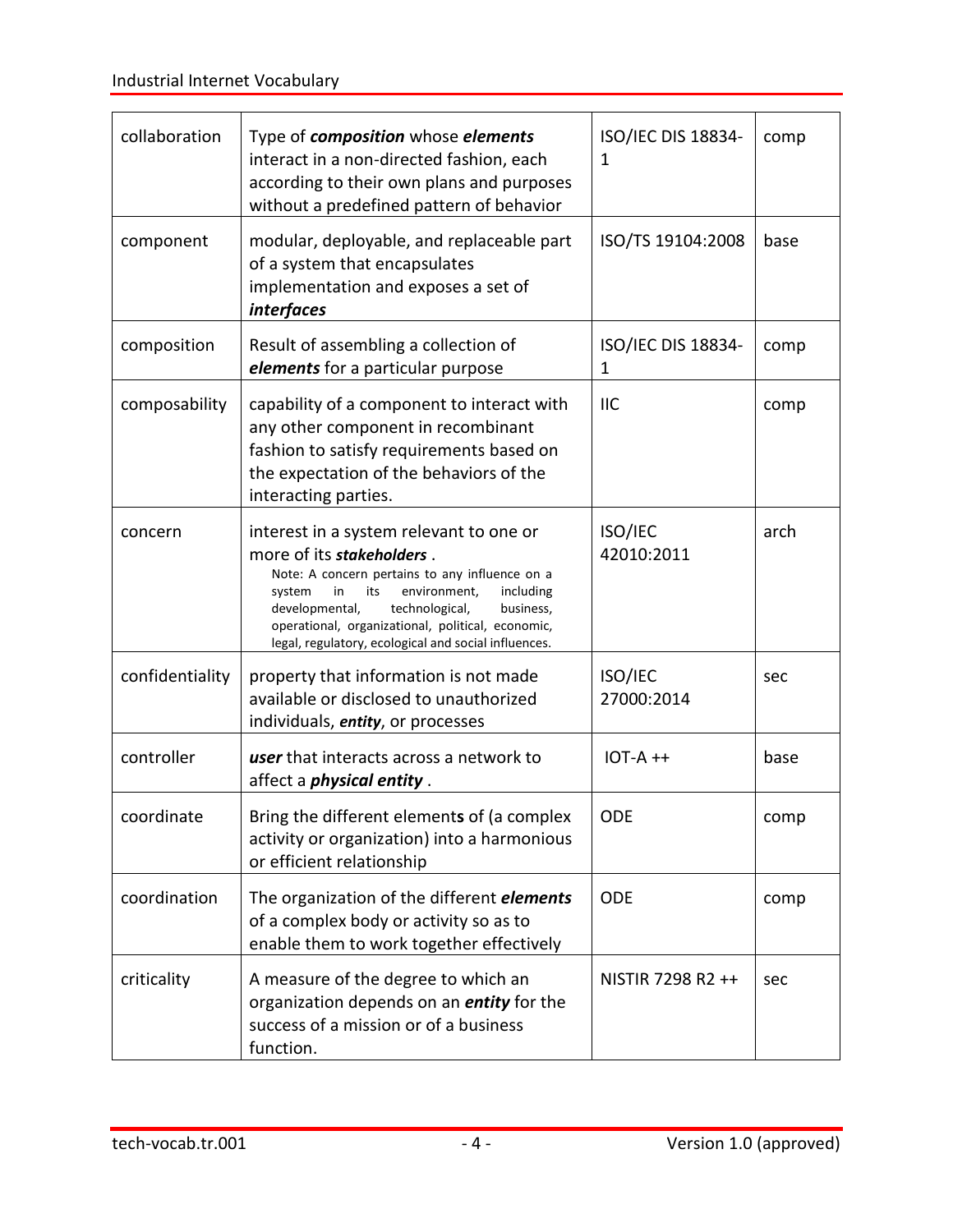<span id="page-10-5"></span><span id="page-10-4"></span><span id="page-10-3"></span><span id="page-10-2"></span><span id="page-10-1"></span><span id="page-10-0"></span>

| cross-cutting<br>concern  | concern that affects the whole system and<br>thus may impact multiple layers of the<br>architecture.                                                                                                                       | <b>IIC</b>                   | arch |
|---------------------------|----------------------------------------------------------------------------------------------------------------------------------------------------------------------------------------------------------------------------|------------------------------|------|
| cross-cutting<br>function | a function that may be applied and realized<br>across multiple layers of the architecture to<br>address cross-cutting concerns.                                                                                            | <b>IIC</b>                   | arch |
| cryptography              | discipline that embodies principles, means,<br>and mechanisms for the transformation of<br>data in order to hide its information<br>content, prevent its undetected<br>modification and/or prevent its<br>unauthorized use | ISO/IEC 18014-<br>2:2009     | sec  |
| device                    | <i>physical entity</i> embedded inside, or<br>attached to, another <i>physical entity</i> in its<br>vicinity, with capabilities to convey digital<br>information from or to that <i>physical entity</i> .                  | <b>IIC</b>                   | base |
| device<br>endpoint        | endpoint that enables access to a device<br>and thus to the related <i>physical entity</i> .                                                                                                                               | <b>IIC</b>                   | base |
| edge gateway              | gateway that provides an entry point into<br>enterprise or service provider core<br>networks                                                                                                                               | <b>IIC</b>                   | base |
| element                   | Unit that is indivisible at a given level of<br>abstraction and has a clearly defined<br>boundary<br>Note: An element can be any type of entity                                                                            | ISO/IEC DIS 18834-<br>1      | comp |
| emergent<br>behavior      | behavior of a system realized by the<br>interactions of its components.                                                                                                                                                    | <b>IIC</b>                   | arch |
| endpoint                  | one of two components that either<br>implements and exposes an <i>interface</i> to<br>other components or uses the interface of<br>another component                                                                       | ISO/IEC 24791-<br>1:2010     | base |
| endpoint<br>address       | data element designating the originating<br>source or destination of data being<br>transmitted                                                                                                                             | ISO 14814:2006               | base |
| entity                    | item that has recognizably distinct<br>existence<br>Note: eg., a person, an organization, a device, a<br>subsystem, or a group of such items                                                                               | ISO/IEC 24760-<br>$1:2011++$ | id   |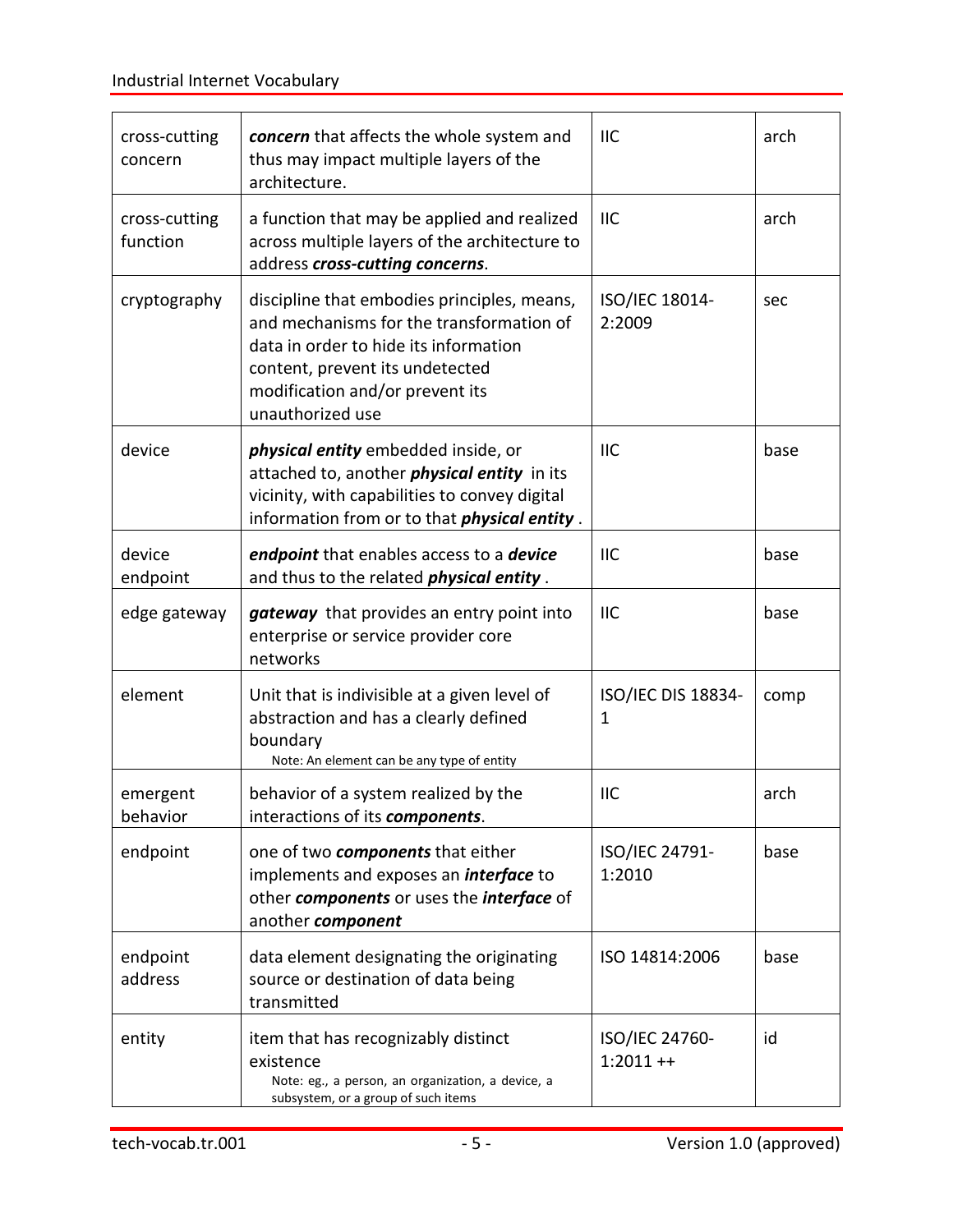<span id="page-11-6"></span><span id="page-11-5"></span><span id="page-11-4"></span><span id="page-11-3"></span><span id="page-11-2"></span><span id="page-11-1"></span><span id="page-11-0"></span>

| environment                | context determining the setting and<br>circumstances of all interactions and<br>influences with the system of interest<br>Note: The environment of a system includes<br>developmental,<br>technological,<br>business,<br>operational, organizational, political, economic,<br>legal, regulatory, ecological and social influences. | ISO/IEC<br>42010:2011++  | arch |
|----------------------------|------------------------------------------------------------------------------------------------------------------------------------------------------------------------------------------------------------------------------------------------------------------------------------------------------------------------------------|--------------------------|------|
| firmware                   | low-level software for booting and<br>operating an intelligent device.<br>Note: Firmware generally resides in persistent<br>memory on the device                                                                                                                                                                                   | <b>SNIA Dictionary</b>   | sec  |
| functional<br>component    | functional building block needed to engage<br>in an <i>activity</i> realized by an<br>implementation.                                                                                                                                                                                                                              | ISO/IEC<br>17789:2014    | arch |
| functional<br>domain       | top-level functional decomposition of an<br>Industrial Internet System that provides a<br>predominantly distinct functionality in the<br>overall system                                                                                                                                                                            | <b>IIC</b>               | arch |
| functional<br>framework    | a set of abstract re-useable <i>functional</i><br>components that can be<br>extended/customized and applied to<br>several applications in a specific domain.                                                                                                                                                                       | <b>IIC</b>               | arch |
| gateway                    | forwarding <i>component</i> , enabling various<br>networks to be connected.                                                                                                                                                                                                                                                        | $IOT-A++$                | base |
| identification             | process of recognizing an <i>entity</i> in a<br>particular <i>identity domain</i> as distinct from<br>other <i>entity</i>                                                                                                                                                                                                          | ISO/IEC 24760-<br>1:2011 | id   |
| identifier                 | identity <i>information</i> that unambiguously<br>distinguishes one <i>entity</i> from another one<br>in a given <i>identity domain</i>                                                                                                                                                                                            | ISO/IEC 24760-<br>1:2011 | id   |
| identity                   | the characteristics determining who or<br>what a person or thing is                                                                                                                                                                                                                                                                | <b>ODE</b>               | id   |
| identity<br>authentication | formalized process of <i>identity verification</i><br>that, if successful, results in an<br>authenticated identity for an entity                                                                                                                                                                                                   | ISO/IEC 24760-<br>1:2011 | id   |
| identity<br>domain         | environment where an <i>entity</i> can use a set<br>of attributes for identification and other<br>purposes                                                                                                                                                                                                                         | ISO/IEC 24760-<br>1:2011 | id   |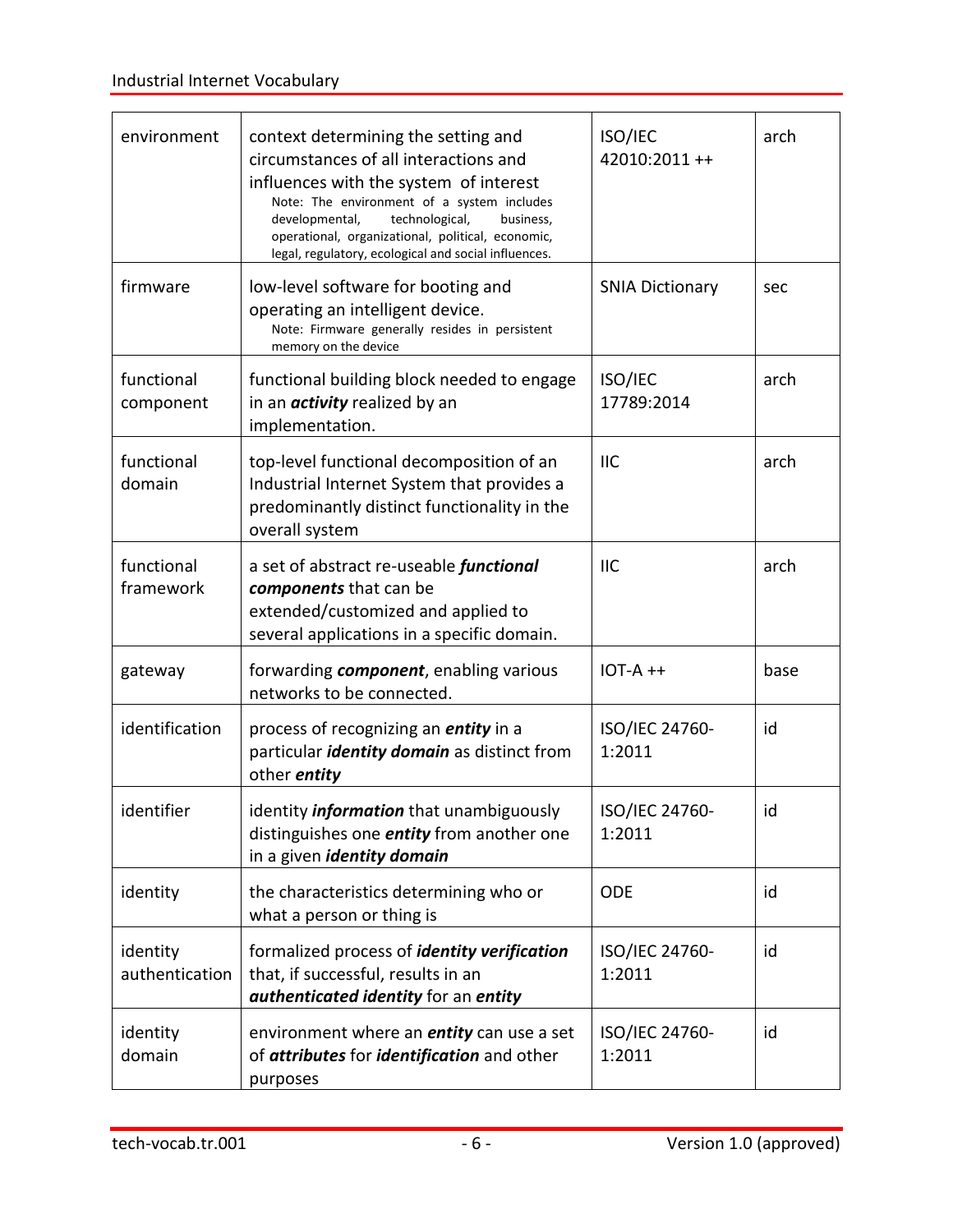<span id="page-12-4"></span><span id="page-12-3"></span><span id="page-12-2"></span><span id="page-12-1"></span><span id="page-12-0"></span>

| identity<br>information      | set of values of <b>attributes</b> optionally with<br>any associated metadata in an <i>identity</i> .<br>Note: In an information and communication<br>technology system an identity is present as<br>identity information. | ISO/IEC 24760-<br>1:2011 | id   |
|------------------------------|----------------------------------------------------------------------------------------------------------------------------------------------------------------------------------------------------------------------------|--------------------------|------|
| identity<br>management       | processes and policies involved in managing<br>the lifecycle and value, type and optional<br>metadata of <i>attributes</i> in <i>identity</i> known in<br>a particular <i>identity domain</i>                              | ISO/IEC 24760-<br>1:2011 | id   |
| identity<br>verification     | process to determine that presented<br>identity information associated with a<br>particular entity is applicable for the <i>entity</i><br>to be recognized in a particular <i>identity</i><br>domain at some point in time | ISO/IEC 24760-<br>1:2011 | id   |
| industrial<br>internet       | An <i>internet</i> of things, machines, computers<br>and people, enabling intelligent industrial<br>operations using advanced data analytics<br>for transformational business outcomes.                                    | <b>IIC</b>               | base |
| information<br>security risk | potential that a given threat will exploit<br>vulnerabilities of an asset or group of assets<br>and thereby cause harm to the organization                                                                                 | ISO/IEC<br>27005:2008    | sec  |
| infrastructure<br>service    | service that is essential for any loT<br>implementation to work properly.<br>Note: Infrastructure services provide support for<br>essential features of the IoT.                                                           | <b>IOT-A</b>             | base |
| integrability                | capability to communicate with each other<br>based on compatible means of signaling<br>and protocols                                                                                                                       | <b>IIC</b>               | comp |
| integrity                    | property of accuracy and completeness                                                                                                                                                                                      | ISO/IEC<br>27000:2014    | sec  |
| interface                    | named set of operations that characterize<br>the behavior of an <i>entity</i> .                                                                                                                                            | IOT-A                    | base |
| internet                     | computer network connecting two or more<br>smaller networks.                                                                                                                                                               | <b>ODE</b>               | base |
| IP endpoint                  | endpoint which has an IP endpoint address.                                                                                                                                                                                 | <b>IIC</b>               | base |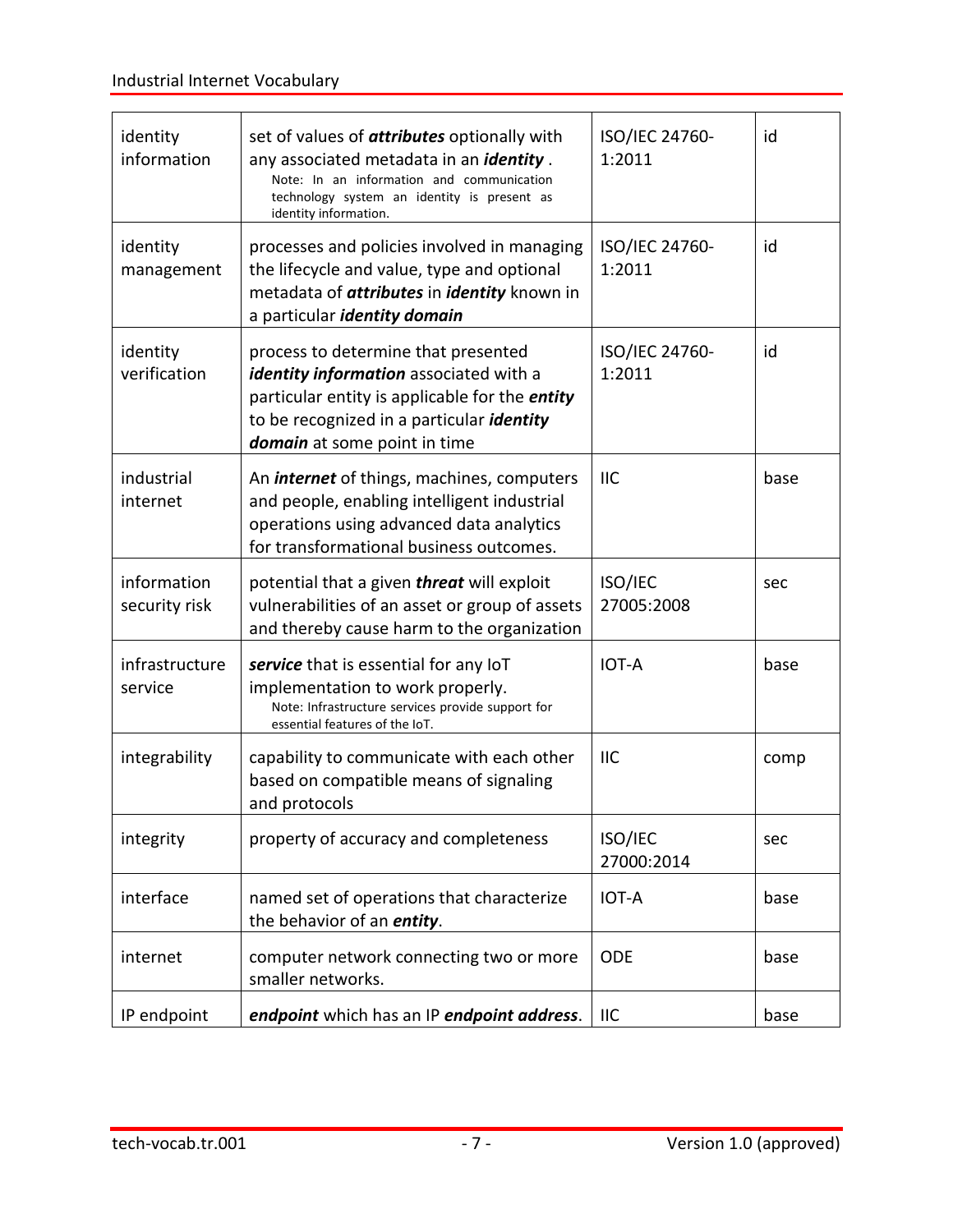<span id="page-13-1"></span><span id="page-13-0"></span>

| Least Privilege                                        | The principle that a security architecture<br>should be designed so that each entity is<br>granted the minimum system resources<br>and authorizations that the entity needs to<br>perform its function.                                                                                                                      | <b>NISTIR 7298 R2</b>          | sec  |
|--------------------------------------------------------|------------------------------------------------------------------------------------------------------------------------------------------------------------------------------------------------------------------------------------------------------------------------------------------------------------------------------|--------------------------------|------|
| network                                                | a system of interconnected <i>endpoints</i>                                                                                                                                                                                                                                                                                  | <b>IIC</b>                     | sec  |
| non-<br>functional<br>requirement                      | requirement that defines the overall<br>qualities or <i>attributes</i> of the resulting<br>system.<br>Non-functional<br>Note:<br>requirements<br>place<br>restrictions on the system being developed, the<br>development process, and specifies external<br>constraints that the system must meet.                           | <b>IIC</b>                     | arch |
| observer                                               | <b>user</b> that interacts across a network to<br>monitor a <i>physical entity</i> .                                                                                                                                                                                                                                         | $IOT-A++$                      | base |
| orchestration                                          | type of <i>composition</i> where one particular<br>element is used by the composition to<br>oversee and direct the other <i>elements</i><br>Note: the element that directs an orchestration is<br>not part of the orchestration.                                                                                             | <b>ISO/IEC DIS 18834-</b><br>1 | comp |
| party                                                  | entity, human or logical (e.g. an<br>administrator, a legal entity, an agent) that<br>has some autonomy, interest and<br>responsibility in the execution of <i>activity</i><br>Note: A party may assume more than one roles,<br>and a role may be fulfilled by several parties (i.e.<br>by any one of them).                 | <b>IIC</b>                     | arch |
| personally<br>identifiable<br>information $-$<br>(PII) | any information<br>- that identifies or can be used to identify,<br>contact, or locate the person to whom such<br>information pertains,<br>- from which identification or contact<br>information of an individual person can be<br>derived, or<br>- that is or might be directly or indirectly<br>linked to a natural person | ISO/IEC<br>24745:2011          | sec  |
| physical entity                                        | entity that is the subject of monitoring and<br>control actions.                                                                                                                                                                                                                                                             | $IOT-A++$                      | base |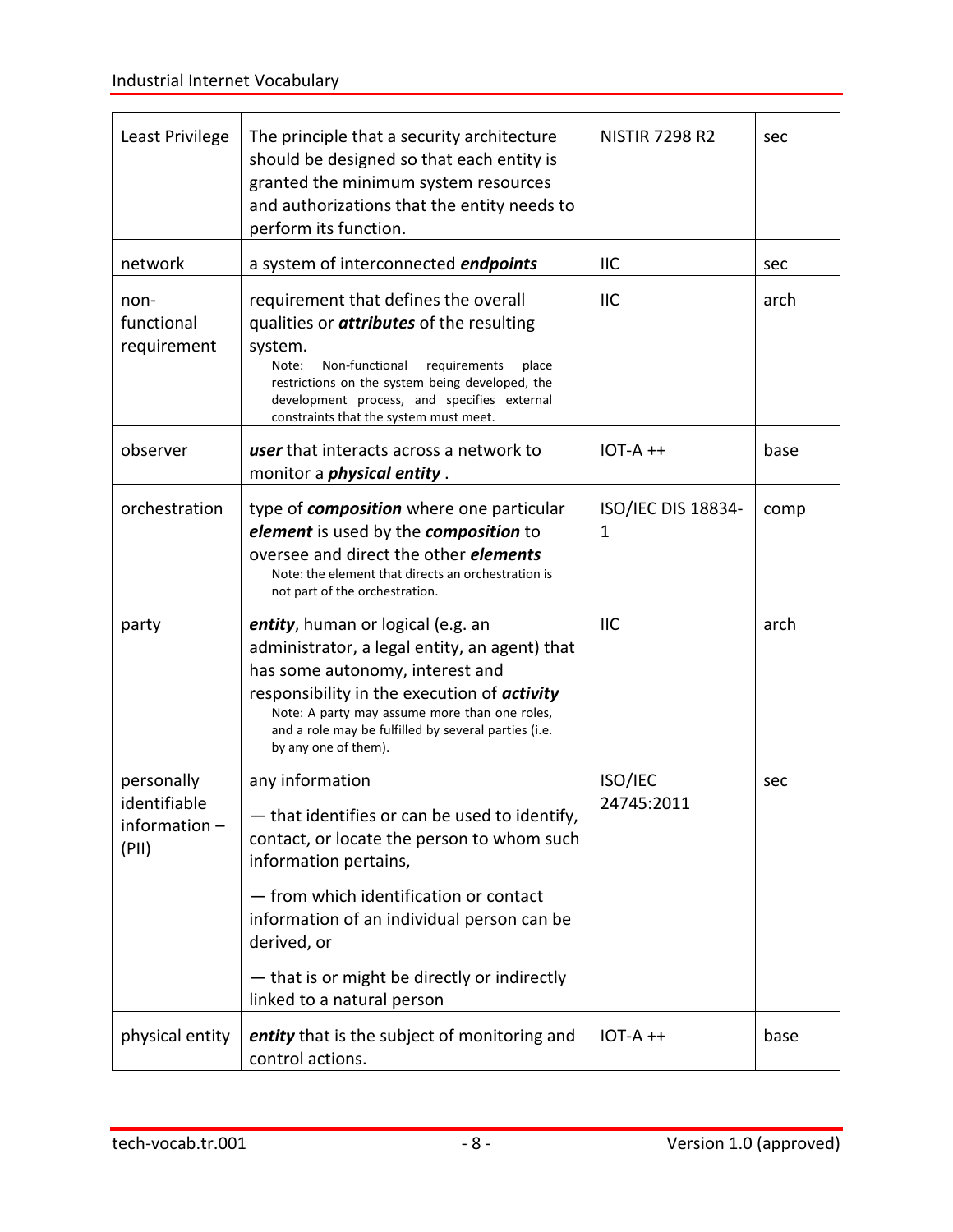| policy                     | definite course or method of action<br>selected from among alternatives and in<br>light of given conditions to guide and<br>determine present and future decisions                                                                           | Merriam Webster<br>Collegiate, 11 <sup>th</sup> ed | id  |
|----------------------------|----------------------------------------------------------------------------------------------------------------------------------------------------------------------------------------------------------------------------------------------|----------------------------------------------------|-----|
| privacy                    | right of individuals to control or influence<br>what information related to them may be<br>collected and stored and by whom and to<br>whom that information may be disclosed                                                                 | ISO TS 17574:2009                                  | sec |
| privacy risk<br>assessment | overall process of risk identification, risk<br>analysis and risk evaluation with regard to<br>the processing of <i>personally identifiable</i><br>information - (PII)<br>Note: This process is also known as a privacy<br>impact assessment | ISO/IEC<br>29100:2011                              | sec |
| privilege                  | right granted to an individual, a program, or<br>a process.                                                                                                                                                                                  | <b>CNSSI-409</b>                                   | sec |
| reliability                | ability of a system or component to<br>perform its required functions under stated<br>conditions for a specified period of time                                                                                                              | ISO/IEC<br>27040:2015                              | sec |
| resilience                 | the condition of the system being able to<br>avoid, absorb and/or manage dynamic<br>adversarial conditions while completing<br>assigned mission(s), and to reconstitute<br>operational capabilities after casualties                         | <b>IIC</b>                                         | sec |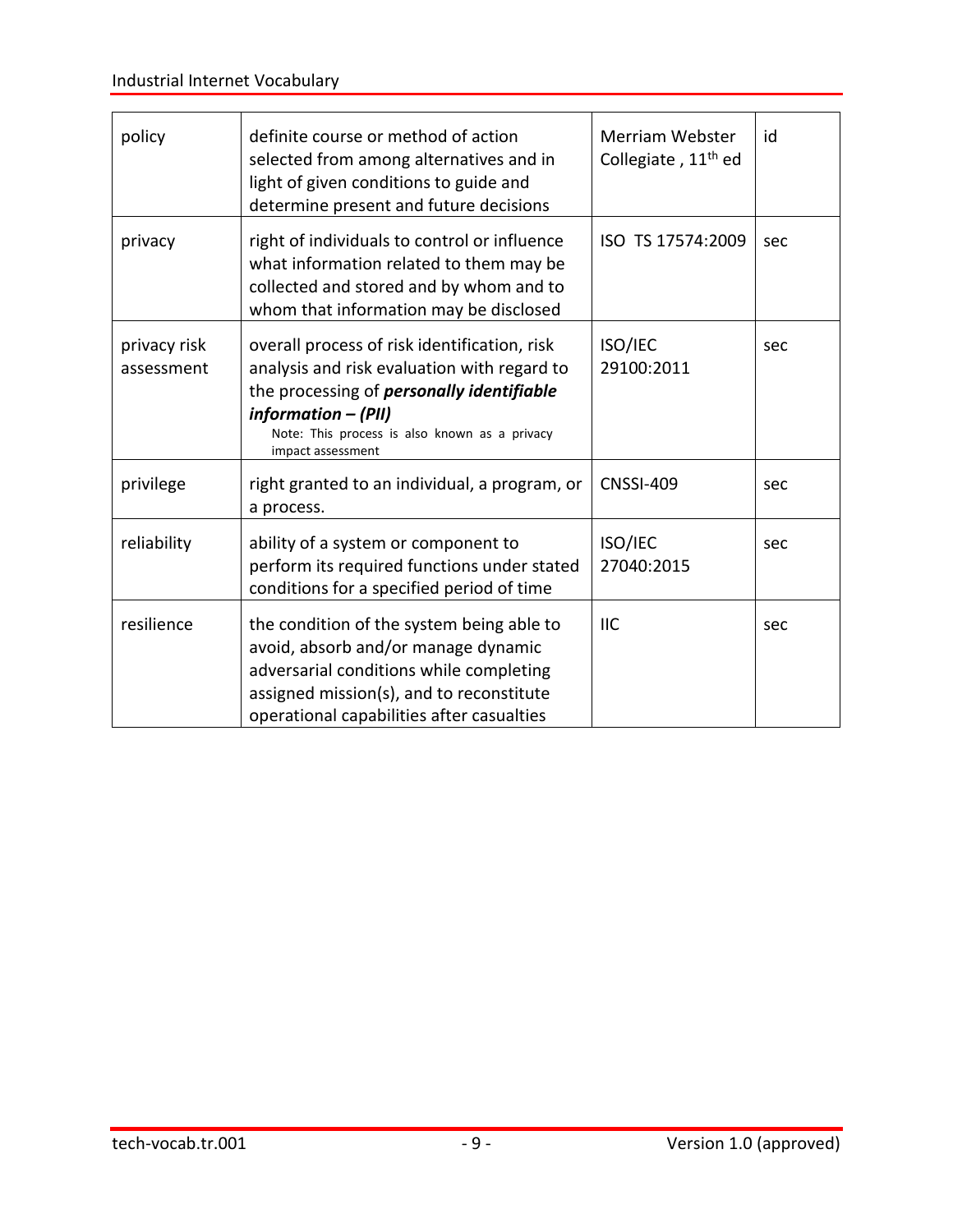<span id="page-15-3"></span><span id="page-15-2"></span><span id="page-15-1"></span><span id="page-15-0"></span>

| risk                   | effect of uncertainty on objectives<br>Note 1 to entry: An effect is a deviation from the<br>expected - positive or negative.<br>Note 2 to entry: Uncertainty is the state, even<br>partial, of deficiency of information related to,<br>understanding or knowledge of, an event, its<br>consequence or likelihood.<br>Note 3 to entry: Risk is often characterized by<br>reference to potential events and consequences,<br>or a combination of these.<br>Note 4 to entry: Risk is often expressed in terms<br>of a combination of the consequences of an event<br>(including changes in circumstances) and the<br>associated likelihood of occurrence.<br>Note 5 to entry: In the context of information<br>security management systems, information<br>security risks can be expressed as effect of<br>uncertainty on information security objectives.<br>Note 6 to entry: Information security risk is<br>associated with the potential that threats will<br>exploit vulnerabilities of an information asset or<br>group of information assets and thereby cause<br>harm to an organization. (see definition of<br>information security risk) | ISO/IEC<br>27000:2014 | sec |
|------------------------|---------------------------------------------------------------------------------------------------------------------------------------------------------------------------------------------------------------------------------------------------------------------------------------------------------------------------------------------------------------------------------------------------------------------------------------------------------------------------------------------------------------------------------------------------------------------------------------------------------------------------------------------------------------------------------------------------------------------------------------------------------------------------------------------------------------------------------------------------------------------------------------------------------------------------------------------------------------------------------------------------------------------------------------------------------------------------------------------------------------------------------------------------|-----------------------|-----|
| risk analysis          | process to comprehend the nature of risk<br>and to determine the level of risk<br>Note 1 to entry: Risk analysis provides the basis<br>for risk evaluation and decisions about risk<br>treatment.<br>Note 2 to entry: Risk analysis includes risk<br>estimation                                                                                                                                                                                                                                                                                                                                                                                                                                                                                                                                                                                                                                                                                                                                                                                                                                                                                   | ISO/IEC<br>27000:2014 | sec |
| risk<br>assessment     | overall process of risk identification, risk<br>analysis and risk evaluation                                                                                                                                                                                                                                                                                                                                                                                                                                                                                                                                                                                                                                                                                                                                                                                                                                                                                                                                                                                                                                                                      | ISO/IEC<br>27000:2014 | sec |
| risk evaluation        | process of comparing the results of risk<br>analysis with risk criteria to determine<br>whether the risk and/or its magnitude is<br>acceptable or tolerable<br>Note 1 to entry: Risk evaluation assists in the<br>decision about risk treatment.                                                                                                                                                                                                                                                                                                                                                                                                                                                                                                                                                                                                                                                                                                                                                                                                                                                                                                  | ISO/IEC<br>27000:2014 | sec |
| risk<br>identification | process of finding, recognizing and<br>describing risk<br>Note 1 to entry: Risk identification involves the<br>identification of risk sources, events, their causes<br>and their potential consequences.<br>Note 2 to entry: Risk identification can involve<br>historical data, theoretical analysis, informed and<br>expert opinions, and stakeholders' needs                                                                                                                                                                                                                                                                                                                                                                                                                                                                                                                                                                                                                                                                                                                                                                                   | ISO/IEC<br>27000:2014 | sec |
| risk<br>management     | coordinated activities to direct and control<br>an organization with regard to risk                                                                                                                                                                                                                                                                                                                                                                                                                                                                                                                                                                                                                                                                                                                                                                                                                                                                                                                                                                                                                                                               | ISO/IEC<br>27000:2014 | sec |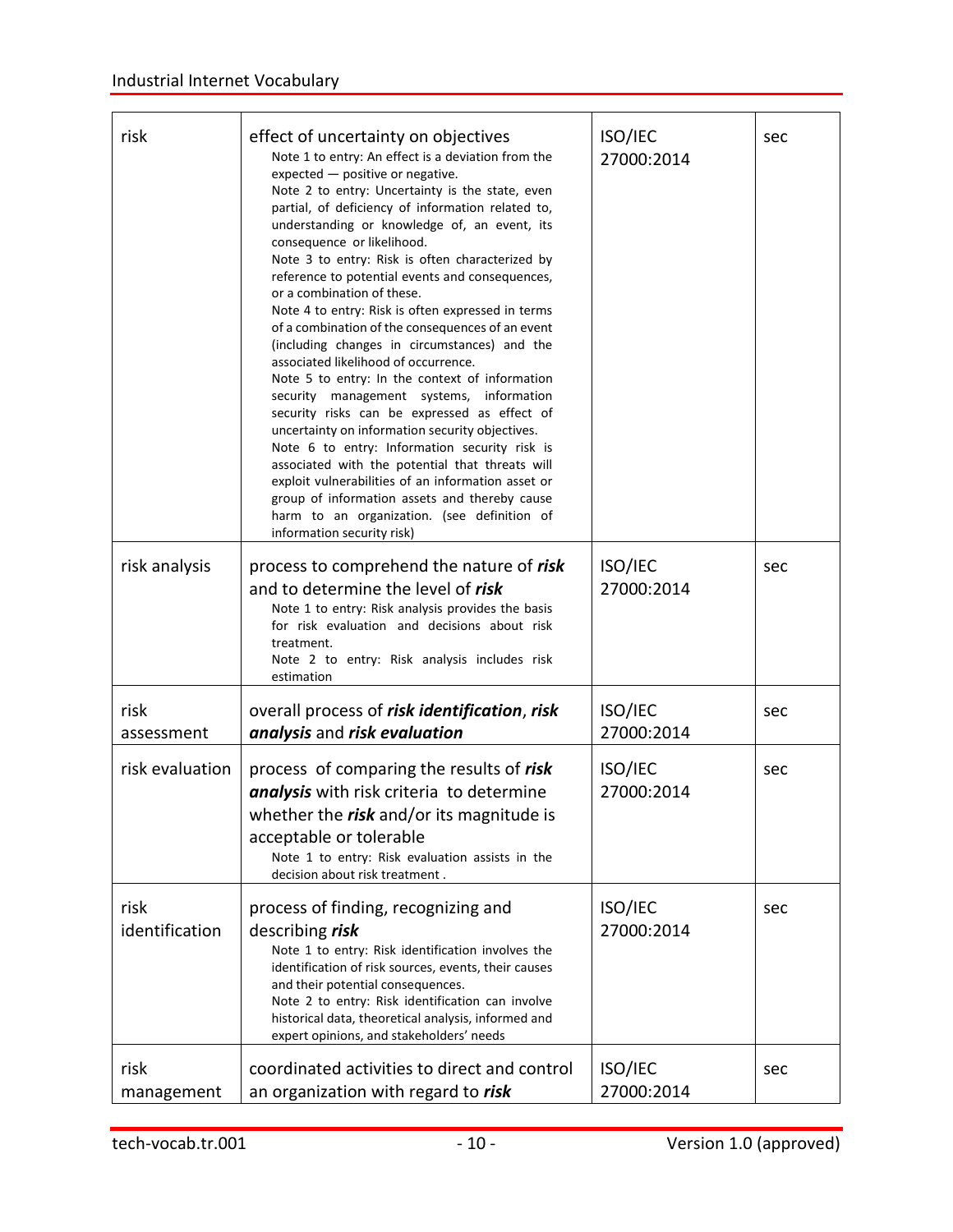<span id="page-16-0"></span>

| risk response       | Accepting, avoiding, mitigating, sharing, or<br>transferring risk to organizational<br>operations (i.e., mission, functions, image,<br>or reputation), organizational assets,<br>individuals, other organizations, or the<br>Nation.                                                                        | <b>NISTIR 7298 R2</b>               | sec  |
|---------------------|-------------------------------------------------------------------------------------------------------------------------------------------------------------------------------------------------------------------------------------------------------------------------------------------------------------|-------------------------------------|------|
| risk tolerance      | level of <i>risk</i> an <i>entity</i> is willing to assume in<br>order to achieve a potential desired result.                                                                                                                                                                                               | <b>NISTIR 7298 R2</b>               | sec  |
| robustness          | ability of an Information Assurance <i>entity</i><br>to operate correctly and reliably across a<br>wide range of operational conditions, and<br>to fail gracefully outside of that operational<br>range.                                                                                                    | <b>NISTIR 7298 R2</b>               | sec  |
| role                | set of <i>usage capacity</i><br>Note: A role is an abstraction for an entity which<br>performs the set of activities Roles are fulfilled<br>or assumed by parties.                                                                                                                                          | <b>IIC</b>                          | arch |
| safety              | the condition of the system operating<br>without causing unacceptable risk of<br>physical injury or damage to the health of<br>people, either directly, or indirectly as a<br>result of damage to property or to the<br>environment.                                                                        | <b>ISO/IEC Guide</b><br>$55:1999++$ | sec  |
| security            | condition of the system being protected<br>from unintended or unauthorized access,<br>change or destruction.<br>Note: Security is a property of a system by which<br>confidentiality,<br>integrity,<br>availability,<br>accountability, authenticity, and reliability are<br>achieved (ISO TR 15443-1:2012) | <b>IIC</b>                          | sec  |
| security<br>control | measure that is modifying risk<br>Note 1 to entry: Controls include any process,<br>policy, device, practice, or other actions which<br>modify risk.<br>Note 2 to entry: Controls may not always exert<br>the intended or assumed modifying effect.                                                         | ISO/IEC 27000:2014                  | sec  |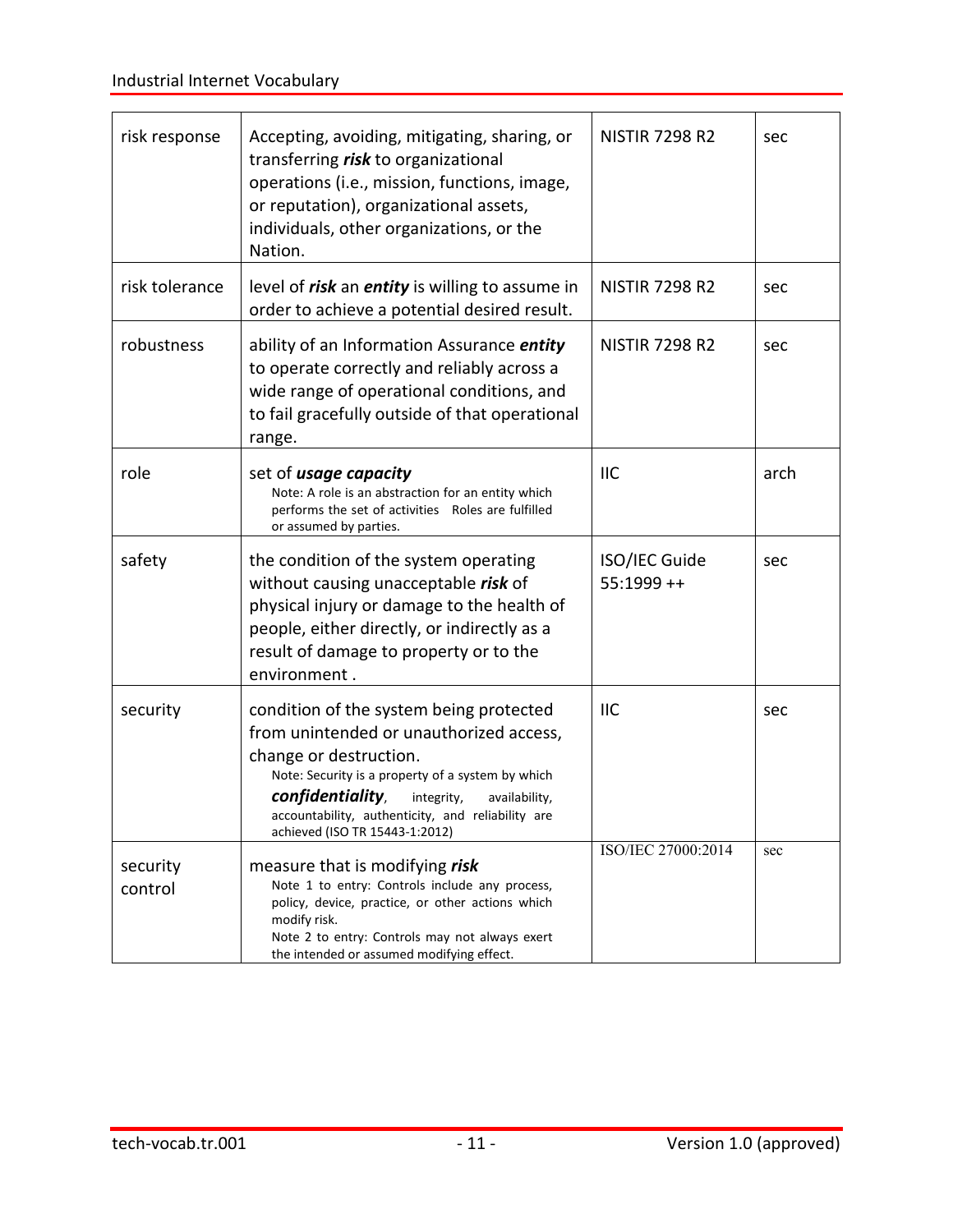<span id="page-17-4"></span><span id="page-17-3"></span><span id="page-17-2"></span><span id="page-17-1"></span><span id="page-17-0"></span>

| security<br>functions    | cryptographic algorithms together with<br>modes of operation, such as block ciphers,<br>stream ciphers, symmetric or asymmetric<br>key algorithms, message authentication<br>codes, hash functions, or other security<br>functions, random bit generators, entity<br>authentication and SSP generation and | ISO/IEC<br>19790:2012++      | sec  |
|--------------------------|------------------------------------------------------------------------------------------------------------------------------------------------------------------------------------------------------------------------------------------------------------------------------------------------------------|------------------------------|------|
| security policy          | rules, directives and practices that govern<br>how assets, including sensitive information,<br>are managed, protected and distributed<br>within an organization and its systems,<br>particularly those which impact the systems<br>and associated elements                                                 | <b>NISTIR 7298 R2</b>        | sec  |
| sensitivity              | measure of the importance assigned to<br>information by its owner, for the purpose<br>of denoting its need for protection.                                                                                                                                                                                 | <b>NISTIR 7298 R2</b>        | sec  |
| sensor                   | device that perceives certain characteristics<br>of the real world and transfers them into a<br>digital representation.                                                                                                                                                                                    | <b>IOT-A</b>                 | base |
| service                  | distinct part of the functionality that is<br>provided by an entity through interfaces                                                                                                                                                                                                                     | ISO/TR 14252:1996            | base |
| situational<br>awareness | Within a volume of time and space, the<br>perception of an enterprise's security<br>posture and its threat environment; the<br>comprehension/meaning of both taken<br>together (risk); and the projection of their<br>status into the near future.                                                         | <b>NISTIR 7298 R2</b>        | sec  |
| stakeholder              | individual, team, organization, or classes<br>thereof, having an interest in the system of<br>interest                                                                                                                                                                                                     | ISO/IEC<br>42010:2011 ++     | arch |
| task                     | a unit of work                                                                                                                                                                                                                                                                                             | <b>IIC</b>                   | arch |
| thing                    | physical object<br>Note: In the term 'Internet of Things', thing<br>denotes the same concept as a physical entity.                                                                                                                                                                                         | <b>IOT-A</b>                 | base |
| threat                   | potential cause of an unwanted incident,<br>which may result in harm to a system or<br>organization                                                                                                                                                                                                        | <b>ISO/IEC</b><br>27000:2014 | sec  |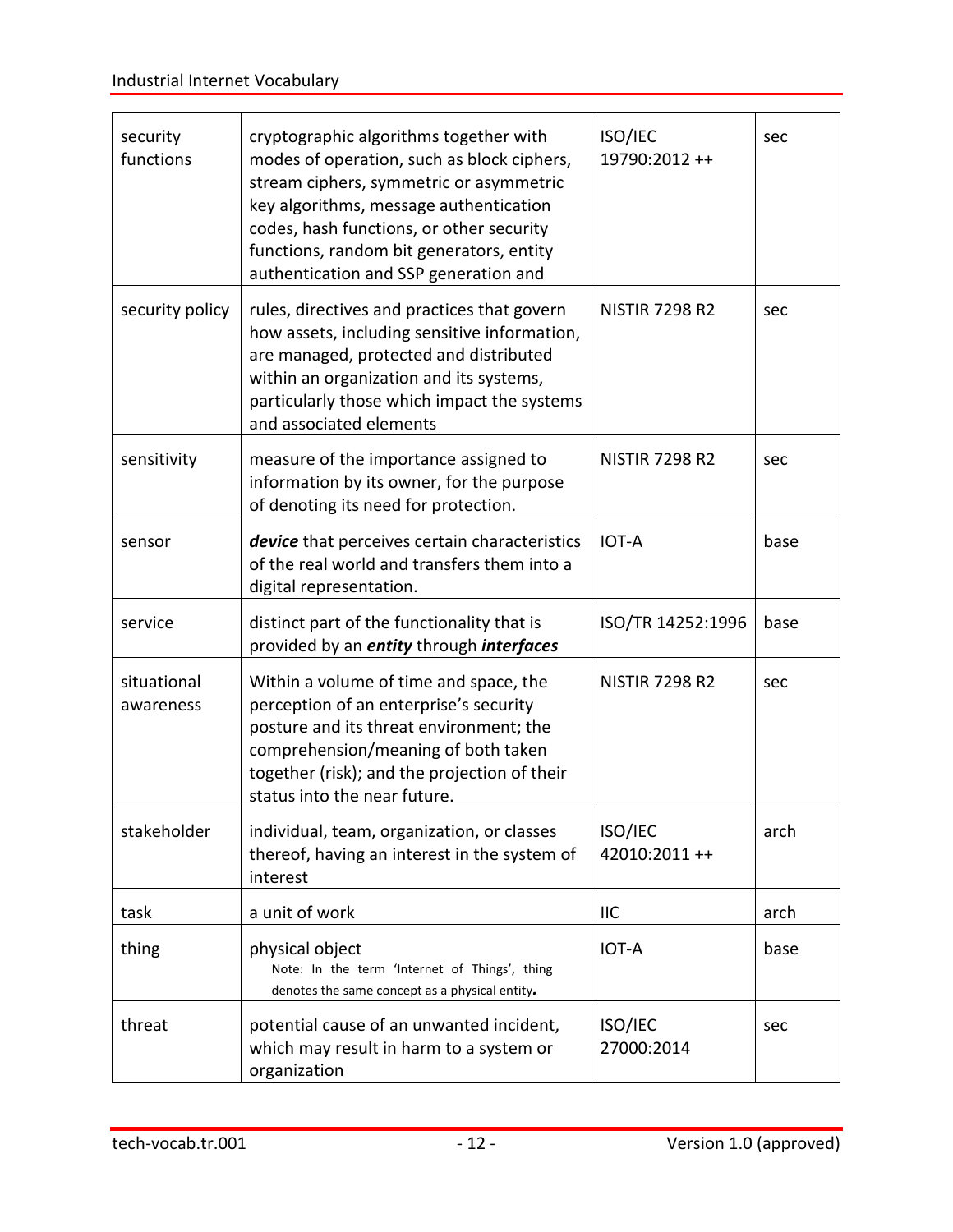<span id="page-18-2"></span><span id="page-18-1"></span><span id="page-18-0"></span>

| threat analysis    | The examination of <i>threat</i> sources against<br>system vulnerabilities to determine the<br>threats for a particular system in a<br>particular operational environment.                                                                                                                                                    | <b>NISTIR 7298 R2</b>    | sec  |
|--------------------|-------------------------------------------------------------------------------------------------------------------------------------------------------------------------------------------------------------------------------------------------------------------------------------------------------------------------------|--------------------------|------|
| threat event       | An event or situation that has the potential<br>for causing undesirable consequences or<br>impact.                                                                                                                                                                                                                            | <b>NISTIR 7298 R2</b>    | sec  |
| threat<br>modeling | structured analysis to identify, quantify,<br>and address the information security risks<br>associated with an application or a system.                                                                                                                                                                                       | <b>IIC</b>               | sec  |
| trust              | relationship between two <i>entity</i> and/or<br>elements, consisting of a set of activity and<br>a security policy in which element x trusts<br>element y if and only if x has confidence<br>that y will behave in a well-defined way<br>(with respect to the activities) that does not<br>violate the given security policy | ISO/IEC 27036-<br>1:2014 | sec  |
| trust<br>boundary  | separation of different application or<br>system domains in which different level of<br>trust are required                                                                                                                                                                                                                    | <b>IIC</b>               | sec  |
| usage capacity     | the ability to initiate, to participate in the<br>execution of, or to consume the outcome<br>of some tasks or functions.                                                                                                                                                                                                      | <b>IIC</b>               | arch |
| user               | An <i>entity</i> that is interested in interacting<br>with a particular <i>physical entity</i> .                                                                                                                                                                                                                              | $IOT-A++$                | base |
| user endpoint      | An <i>endpoint</i> used by a <i>user</i> to interact.                                                                                                                                                                                                                                                                         | <b>IIC</b>               | base |
| validation         | confirmation, through the provision of<br>objective evidence, that the requirements<br>for a specific intended use or application<br>have been fulfilled                                                                                                                                                                      | ISO/IEC<br>27000:2014    | sec  |
| verification       | confirmation, through the provision of<br>objective evidence, that specified<br>requirements have been fulfilled<br>Note 1 to entry: This could also be called<br>compliance testing.                                                                                                                                         | ISO/IEC<br>27000:2014    | sec  |
| virtual entity     | computational or data element<br>representing a <i>physical entity</i> .                                                                                                                                                                                                                                                      | <b>IOT-A</b>             | base |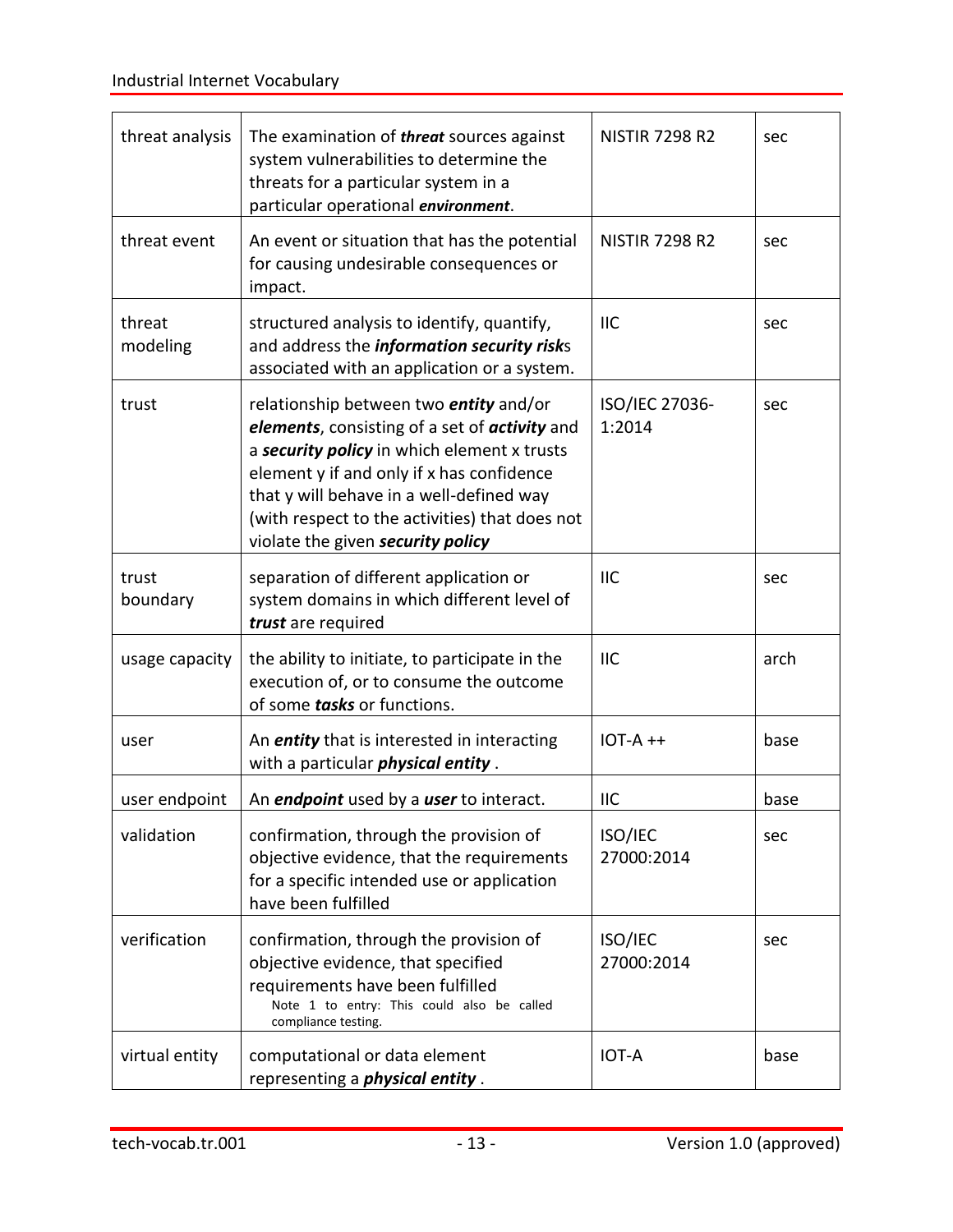| vulnerability               | weakness of an asset or <b>security control</b><br>that can be exploited by one or more<br>threats                                                                                                                                                                                                                  | <b>ISO/IEC</b><br>27000:2014 | sec |
|-----------------------------|---------------------------------------------------------------------------------------------------------------------------------------------------------------------------------------------------------------------------------------------------------------------------------------------------------------------|------------------------------|-----|
| vulnerability<br>assessment | Systematic examination of an information<br>system or product to determine the<br>adequacy of security measures, identify<br>security deficiencies, provide data from<br>which to predict the effectiveness of<br>proposed security measures, and confirm<br>the adequacy of such measures after<br>implementation. | <b>NISTIR 7298 R2</b>        | sec |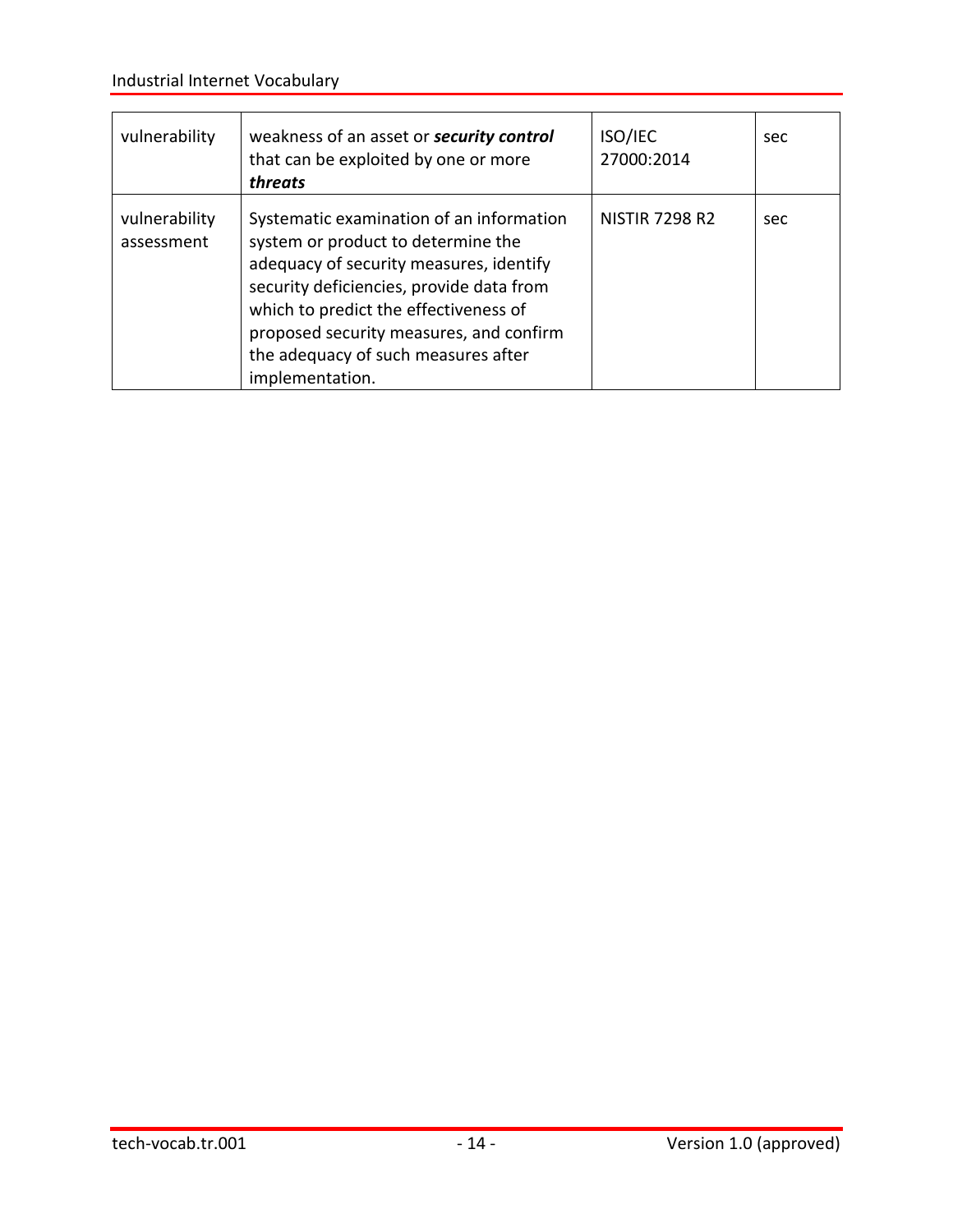# <span id="page-20-0"></span>25 **3 SOURCES**

The list below references the sources used for the definitions.

| <b>CNNSI 409</b>     | Committee on National Security Systems National                                                                                                                                                                     |
|----------------------|---------------------------------------------------------------------------------------------------------------------------------------------------------------------------------------------------------------------|
|                      | Information Assurance (IA)                                                                                                                                                                                          |
|                      | Glossary<br>http://www.ncsc.gov/publications/policy/docs/CNSSI 4009.pdf                                                                                                                                             |
| <b>IHMC</b>          | http://www.ihmc.us/groups/datkinson/wiki/fcb0e/intelligent system<br>autonomy automation robots and agents.html                                                                                                     |
| <b>IOT-A</b>         | EU IOT-A Terminology http://www.iot-<br>a.eu/public/terminology/copy of term                                                                                                                                        |
| ISO 27789:2013       | Health informatics -- Audit trails for electronic health records                                                                                                                                                    |
| ISO 7498-2:1989      | Information processing systems - Open Systems Interconnection -<br>Basic Reference Model - Part 2: Security Architecture                                                                                            |
| ISO TS 19104:2008    | Geographic information - Terminology                                                                                                                                                                                |
| ISO/IEC 14814:2006   | Road transport and traffic telematics - Automatic vehicle and<br>equipment identification - Reference architecture and terminology                                                                                  |
| ISO/IEC 18014-2:2009 | Information technology -- Security techniques -- Time-stamping<br>services -- Part 2: Mechanisms producing independent tokens                                                                                       |
| ISO/IEC 19790:2012   | Information technology -- Security techniques -- Security requirements<br>for cryptographic modules                                                                                                                 |
| ISO/IEC 24745:2011   | Information technology -- Security techniques -- Biometric information<br>protection                                                                                                                                |
| ISO/IEC 24760-1:2011 | Information technology - Security techniques - A framework for<br>identity management - Part 1: Terminology and concepts                                                                                            |
| ISO/IEC 24791-1:2010 | Information technology - Radio frequency identification (RFID) for<br>item management - Software system infrastructure - Part 1:<br>Architecture                                                                    |
| ISO/IEC 27000:2014   | Information technology - Security techniques - Information security<br>management systems - Overview and vocabulary<br>http://standards.iso.org/ittf/PubliclyAvailableStandards/c063411 ISO I<br>EC 27000 2014.zip. |
| ISO/IEC 27005:2008   | Information technology -- Security techniques -- Information security<br>risk management                                                                                                                            |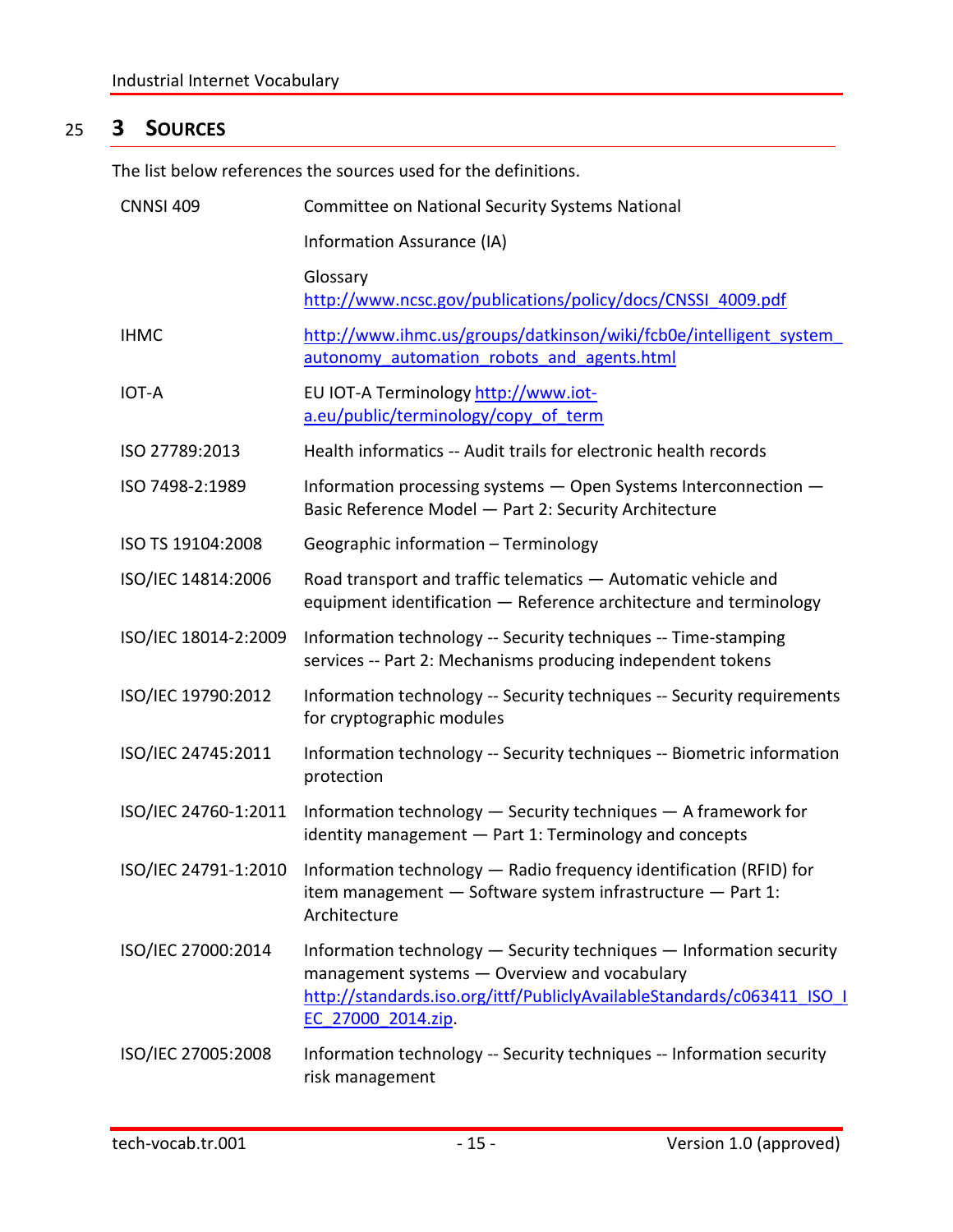# Industrial Internet Vocabulary

|                             | ISO/IEC 27036-1:2014 Information technology -- Security techniques -- Information security<br>for supplier relationships -- Part 1: Overview and concepts |
|-----------------------------|-----------------------------------------------------------------------------------------------------------------------------------------------------------|
| ISO/IEC 27040:2015          | Information technology -- Security techniques -- Storage security                                                                                         |
| ISO/IEC 29100:2011          | Information technology -- Security techniques -- Privacy framework                                                                                        |
| ISO/IEC DIS 18834-1         | RA SOA - Terminology and Concepts                                                                                                                         |
| ISO/IEC TR 15026-<br>1:2010 | Systems and software engineering -- Systems and software assurance --<br>Part 1: Concepts and vocabulary                                                  |
| ISO/IEC TR 15443-<br>1:2012 | Information technology -- Security techniques -- Security assurance<br>framework -- Part 1: Introduction and concepts                                     |
| ISO/IEC/IEEE<br>42010:2011  | Systems and software engineering -- Architecture description                                                                                              |
| ISO/TS 17574:2009           | Electronic fee collection - Guidelines for security protection profiles                                                                                   |
| ISO/TS 19129:2009           | Geographic information - Imagery, gridded and coverage data<br>framework                                                                                  |
| NIST Interagency            | DRAFT NIST Big Data Interoperability Framework: Volume 1, Definitions                                                                                     |
| Publication 8401-1          | Draft Version 1 -<br>http://bigdatawg.nist.gov/ uploadfiles/M0357 v2 4404462833.docx                                                                      |
| <b>NISTIR 7298 R2</b>       | Glossary of Key Information Security Terms                                                                                                                |
|                             | http://nvlpubs.nist.gov/nistpubs/ir/2013/NIST.IR.7298r2.pdf                                                                                               |
| <b>ODE</b>                  | Oxford Dictionary of English, 2nd Edition, Oxford University Press                                                                                        |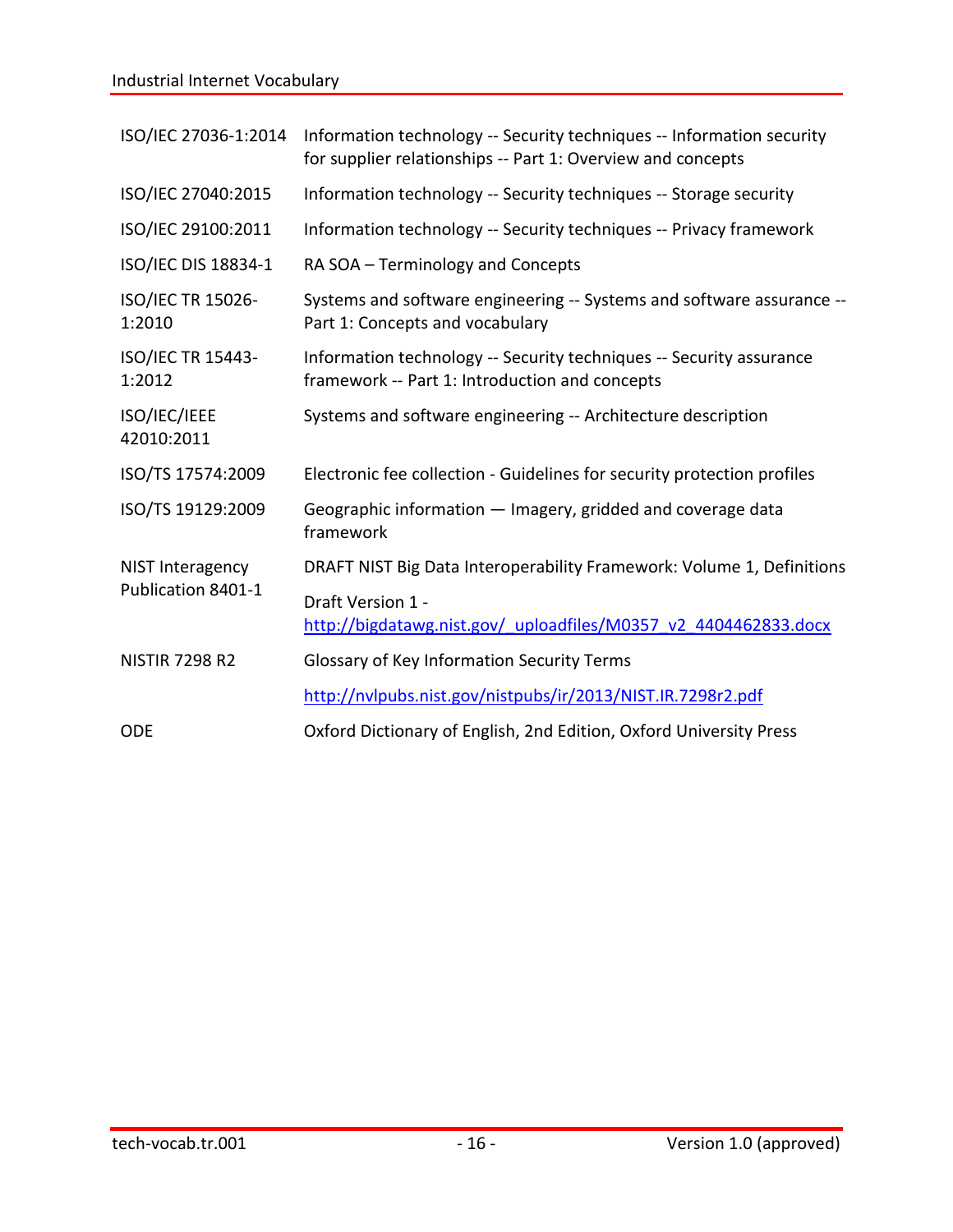### <span id="page-22-0"></span>**4 ANNEX A: RELATIONSHIPS BETWEEN BASE VOCABULARY TERMS**

The following figure is a UML class model that shows the relationships between the base 30 vocabulary terms as associations between UML Classes for each IIC Base Vocabulary Term.



*Figure 1: IIC Base Vocabulary Model*

Each class on the model represents a defined term. Generalizations (is a relationships) are shown by an open triangle arrow head, aggregations by an open-diamond arrow head, and simple 35 associations are shown using directed simple headed arrows. Cardinality constraints (when specified) are shown at each end of the associations. Some of the network related Base Vocabulary terms (e.g, endpoint address, gateway) are not shown in this diagram.